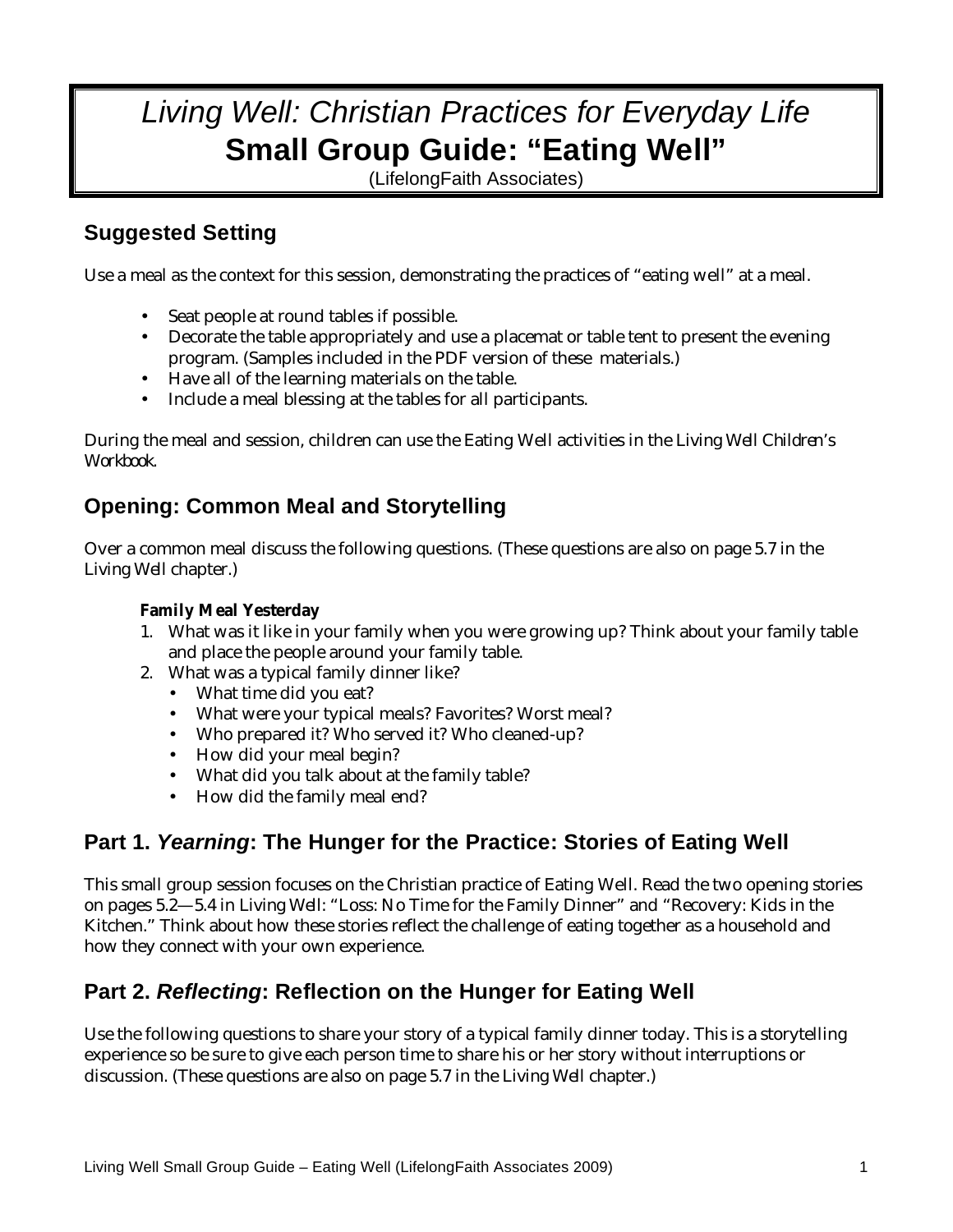#### **Eating Well Today**

What is your typical family meal like today? A lot has changed over the past twenty-to-thirty years. A typical answer to this question is another question: "What family meal?" So what is your typical family meal like today?

- How many days a week does your family gather for a family meal together?
- What time do you eat?
- Where are your typical meals?
- Who prepares it? Who serves it? Who cleans-up?
- How does your meal begin?
- What do you talk about at the family table?
- How does the family meal end?

Read the commentary on the power of the family meal on pages 5.5—5.6: "The Surprising Power of the Family Meal" and "What Makes a Regular Family Meal so Hard Today?" After everyone has finished reading, discuss the following question as a group.

- Where you aware of the research on the benefits of the family meal? What are the implications of the research for families today?
- What challenges to the family meal would you add to the analysis in the chapter?

### **Part 3.** *Exploring***: The Christian Practice of Eating Well**

Food and meals were central to the life and ministry of Jesus. The Exploring section of the "Eating Well" chapter in *Living Well* presents five characteristics of the Christian practice of eating well.

- 1. Eating Well Involves Giving Thanks to God for the Gift of Food
- 2. Eating Well Involves Storytelling
- 3. Eating Well Involves Sharing Food and Serving Others
- 4. Eating Well Involves Celebrating
- 5. Eating Well Involves Listening to God's Word

#### **1. Introduction to The Christian Practice of Eating Well**

- Have everyone identify as many meal/feeding stories in the gospels as they can remember.
- Have one or more people read the introductory material on pages 5.9–5.10 to the whole group or read the material quietly as individuals.
- Have groups discuss the material by responding to the question: *Why do you think a meal and feeding people was so important for Jesus?*

#### **2. Exploring the Five Characteristics**

You can work together through each of the five characteristics OR have each person/household take one of the characteristics, read the section, prepare a brief summary of the characteristic, and share it with the group. (If there are more than five people, group members can work in pairs or triads.)

#### **Eating Well Involves Giving Thanks to God for the Gift of Food**

- 1. **Read or Present a Summary** of page 5.10 in *Living Well*.
- *2.* **Discuss**: *How do we give thanks for food in our household?*
- 3. **Activity**: Create a meal prayer that everyone can utilize at home.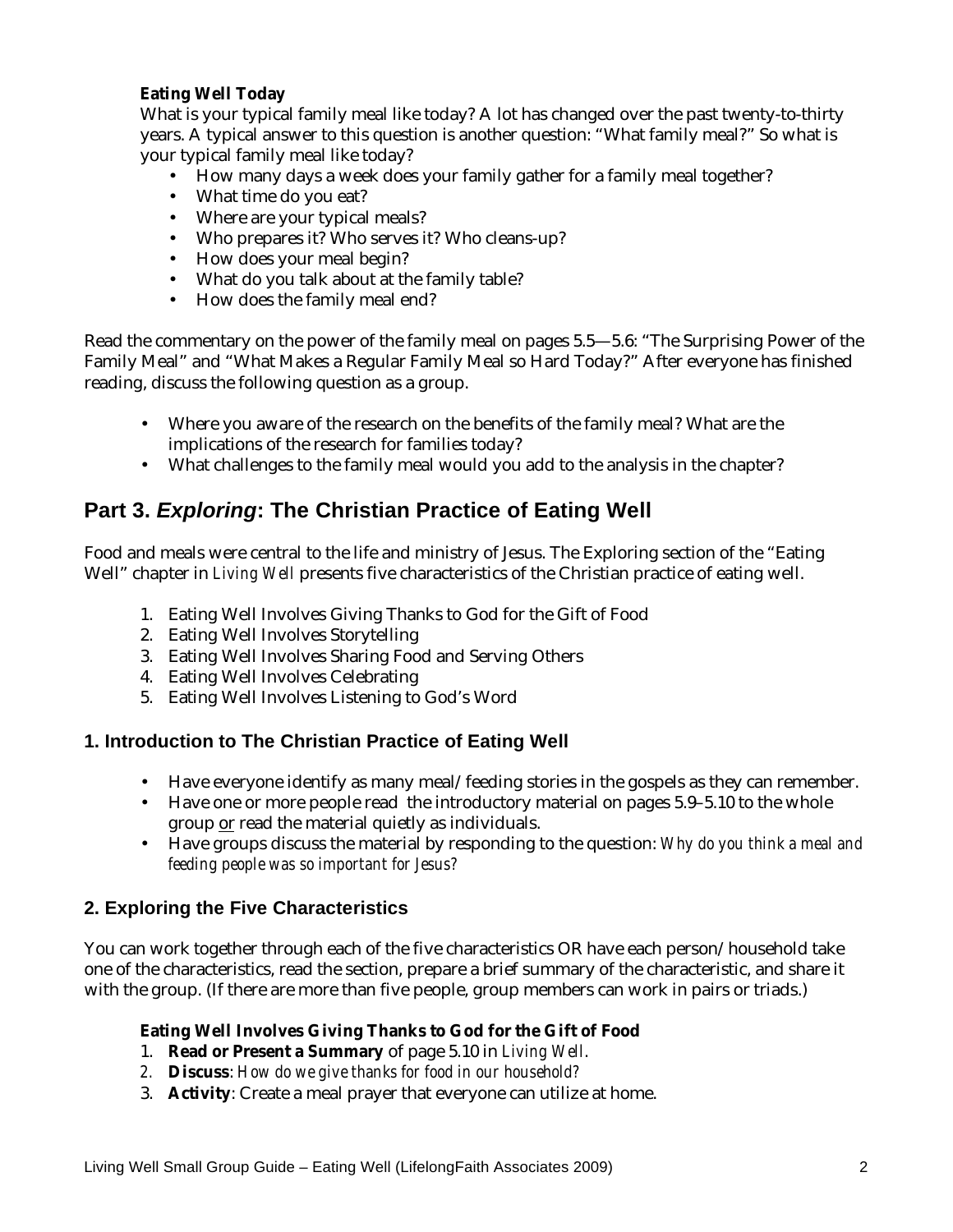#### **Eating Well Involves Storytelling**

- 1. **Read or Present a Summary** of pages 5.10—5.11 in *Living Well*.
- *2.* **Discuss**: *How do we share our stories over a meal in our household?*
- 3. **Activity**: Create suggestions (potential topics or questions) for meal time storytelling at home.

#### **Eating Well Involves Sharing Food and Serving Others**

- 1. **Read or Present a Summary** of pages 5.11—5.12 in *Living Well*.
- *2.* **Discuss** at table groups: *How do we share food and serve those in need?*
- 3. **Activity**: Create specific actions and suggestions that people can use to share food and serve those in need.

#### **Eating Well Involves Celebrating**

- 1. **Read or Present a Summary** of pages 5.12—5.13 in *Living Well*. Also read the story of the wedding feast in John 2:1-11.
- *2.* **Discuss**: *What are several of your favorite celebrations involving a meal?*
- 3. **Activity**: Develop a list of events that people can celebrate throughout the year and incorporate into their own ritual traditions, e.g., feast days, liturgical seasons, holidays, life transitions, and special occasions.

#### **Eating Well Involves Listening to God's Word**

- 1. **Read or Present a Summary** of page 5.13 in *Living Well.*
- *2.* **Discuss**: *How can we incorporate reading the Bible into our meals as a household?*
- 3. **Activity**: Create practical ways that people can incorporate reading the Bible into meal times.

#### **3. Concluding Activity**

#### **Option 1. Table Discussions**

Conclude with table discussions using the following questions:

- What did you discover about the importance of meal practice in Jesus' ministry?
- Why were meals so central to Jesus' ministry?
- What are the implications of Jesus words and actions for us today?

#### **Option 2. Create an Advertisement for Living the Practice of Eating Well**

Have each table group create an ad that communicates the importance of the Christian practice of Eating Well, using the content in the *Living Well* book and the results of the table group activities. People can use a variety of advertising methods, e.g., a 30 second TV or radio ad, a song, an ad in a magazine, poster advertisement, a billboard, etc. Here are several suggestions for creating an ad:

- 1. *Focus the Ad:* In short phrases clearly identify what you want to communicate.
- 2. *Select the Advertising Approach:* Think about all the types of advertisements in magazines and on the radio and television. Select your approach, e.g. 30 second TV or radio ad, magazine ad, poster advertisement, direct mail postcard or advertisement, etc.
- 3. *Design the Ad:* Combine your content or message with your advertising method to create your unique promotion. Add color or artwork or whatever else will enhance your promotion.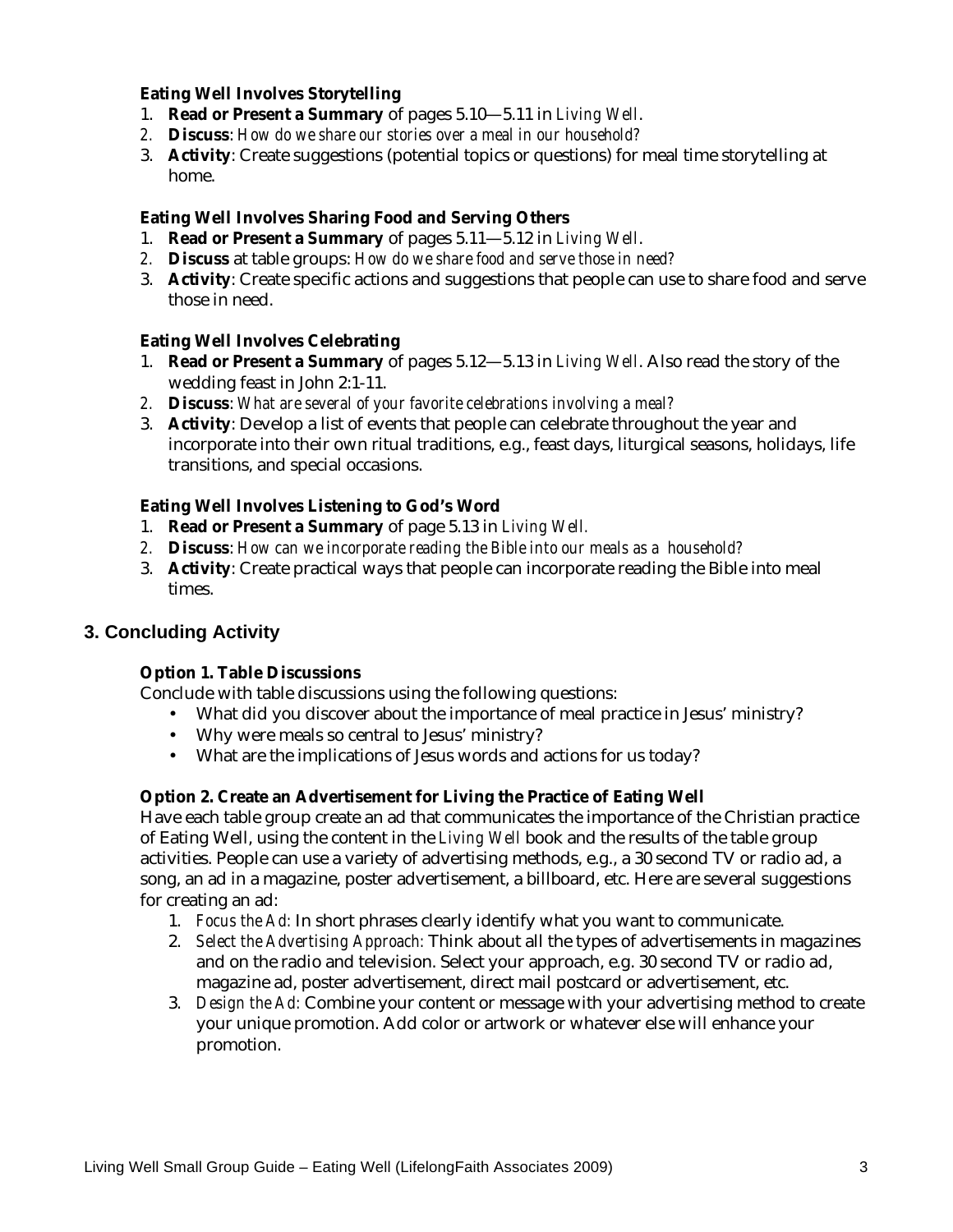## **Part 4.** *Living***: Application of the Christian Practice to Daily Life**

Take some quiet time to reflect on how you can strengthen your meal practice. The "Living" section can serve as a guide for reflection and discerning what actions you (and your household) can take. Read the opening story in "Living the Christian Practice of Eating Well" on page 5.14 and then review the strategies in "Getting Ready" and "Enriching the Meal" on page 5.15.

- 1. Getting Ready
	- Find time for family meals.
	- Prepare meals together as a family.
	- Tune out distractions.
- 2. Enriching the Meal
	- Give thanks to God before eating.
	- Make conversation and storytelling central at your meals.
	- Share food with those in need.
	- Celebrate church seasons and family events.
	- Read the Bible as part of your mealtime.

After your reflection time, join together as a group and brainstorm additional ways to strengthen your family meal practice.

Now take several minutes to decide on which strategies you will use to strengthen your (or your household's) family meal practice. Here is a simple process of moving from idea to action:

- 1. List three actions you would like to take to live the Christian practice of Eating Well in your daily life.
- 2. Choose the action that you would like to do first.
- 3. List the potential roadblocks to implementing this action.
- 4. Develop strategies for overcoming these roadblocks.
- 5. Describe in detail the action you will undertake and the steps you will take to ensure that it will happen.

After everyone has created a plan for living the practice in their daily life, have each person share their plans for one idea with their table group.

## **Part 5.** *Praying***: Prayer for the Practice**

Conclude in prayer using the prayer on page 5.16 in the chapter.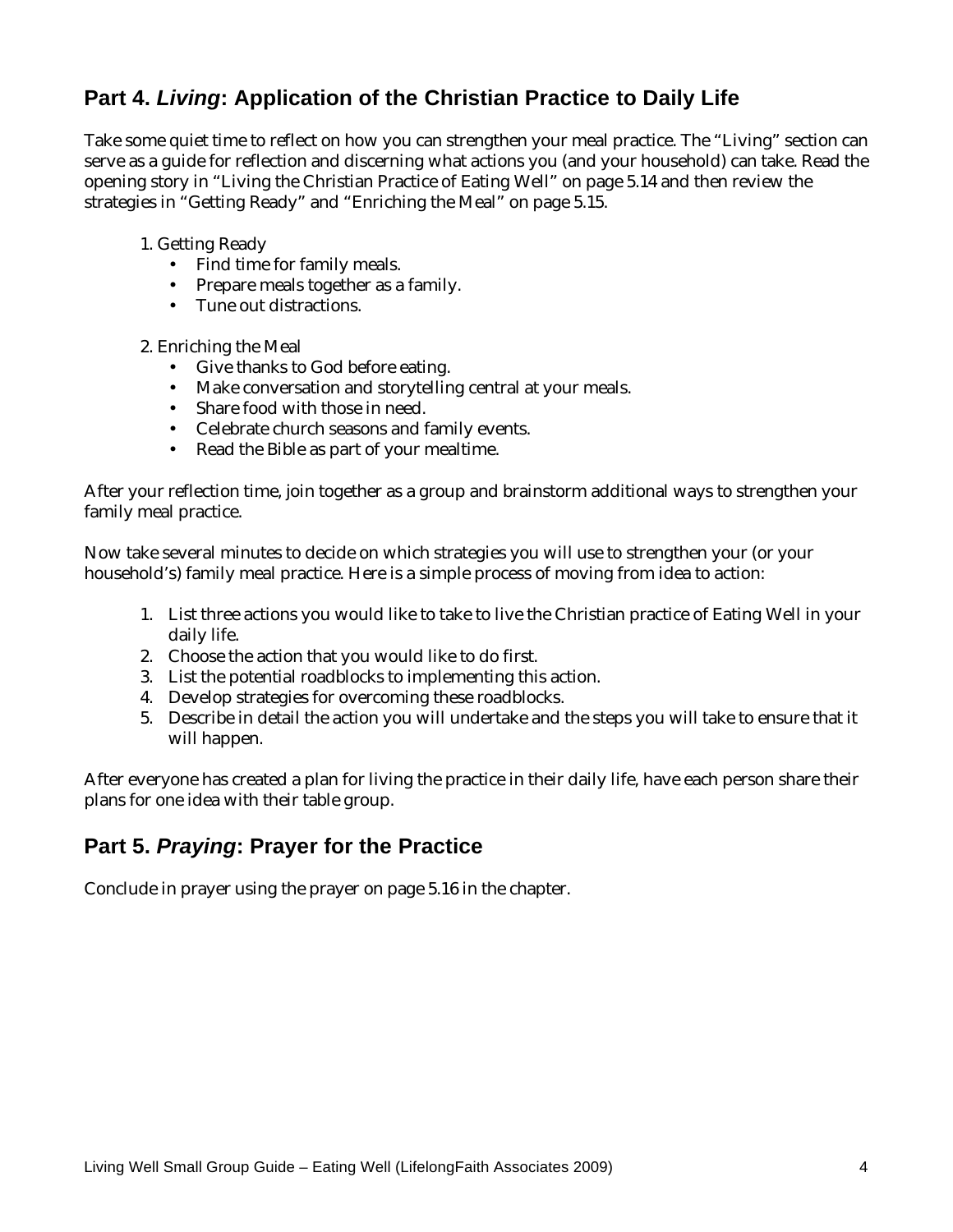# **Resources for the Christian Practice of Eating Well**

- *52 Simple Ways to Talk with Your Kids about Faith*. Jim Campbell. Chicago: Loyola Press, 2007. Family life is full of "teachable moments"—occasions of hope and joy, worry and stress that provide excellent opportunities for children and parents to talk about their faith. At times like these, meaningful conversations can flow, but only if parents are prepared to talk about God openly and honestly. This book identifies 52 opportunities for faith sharing that arise naturally in the course of everyday family life and suggests ways that parents can start a meaningful conversation about the spiritual issues involved.
- *Amen! Prayers for Families with Children.* Kathleen Finley. Liguori, MO: Liguori Press, 2005. This book provides a variety of short family prayers that can be easily woven into family life and prayed at mealtime. The book includes: Daily Prayers, Seasonal Prayers, and Special Occasion Prayers.

*The Blessing Candles: 58 Simple Mealtime Prayer-Celebrations*. Gaynell Bordes Cronin and Jack Rathschmidt. Cincinnati: St. Anthony Messenger Press, 2000.

Each of the 58 prayer-celebrations include a gathering prayer, the lighting of two candles, a reading and a prayerful response to it, reflection questions and a sending prayer. These mealtime rituals are organized into several categories: Blessings for Everyday, Blessings for Special Needs, Blessings for Special Occasions, and Blessings for the Year.

*Celebrate Life: Rituals for Home and Church.* Peter Young. Cleveland: United Church Press, 1999. This book offers meaningful celebrations to help families deepen their sense of God's empowering presence and strengthen the relationship between one's own family and the larger family of faith. This guide for family worship offers rituals for times of growth, new life, significant change, uncertainty, loss, separation, and more; and rituals for milestones and other special times in life.

*Celebrating at Home: Prayers and Liturgies for Families.* Deborah Alberswerth Payden and Laura Loving. Cleveland: United Church Press, 1998.

This easy-to-use, hands-on resource includes a variety of rituals, prayers, and liturgies throughout the liturgical year, organized into Prayers for Daily Life, Seasonal Celebrations, and Life Transitions. The book is designed to help families connect their everyday lives with their faith.

*FaithTalk: Four Keys.* Bloomington, MN: The Youth and Family Institute, 2008. [www.tyfi.org] These brand new FaithTalk® cards will inspire your family to live out The Institute's Four Key faith practices every day! Designed to keep your faith active and alive, each discussion card poses a question focusing on one of these four areas of spiritual development: 1) Caring Conversation: Sharing Our Stories, 2) Devotions: Identifying God's Presence in All of Life, 3) Rituals and Traditions: Living Out Our Beliefs, 4) Service: Actions that Honor Our Values by Caring for Our Neighbor. The packaging allows the cards to be "set up" on your table, truly making it a centerpiece for encouraging and growing faith in the home. .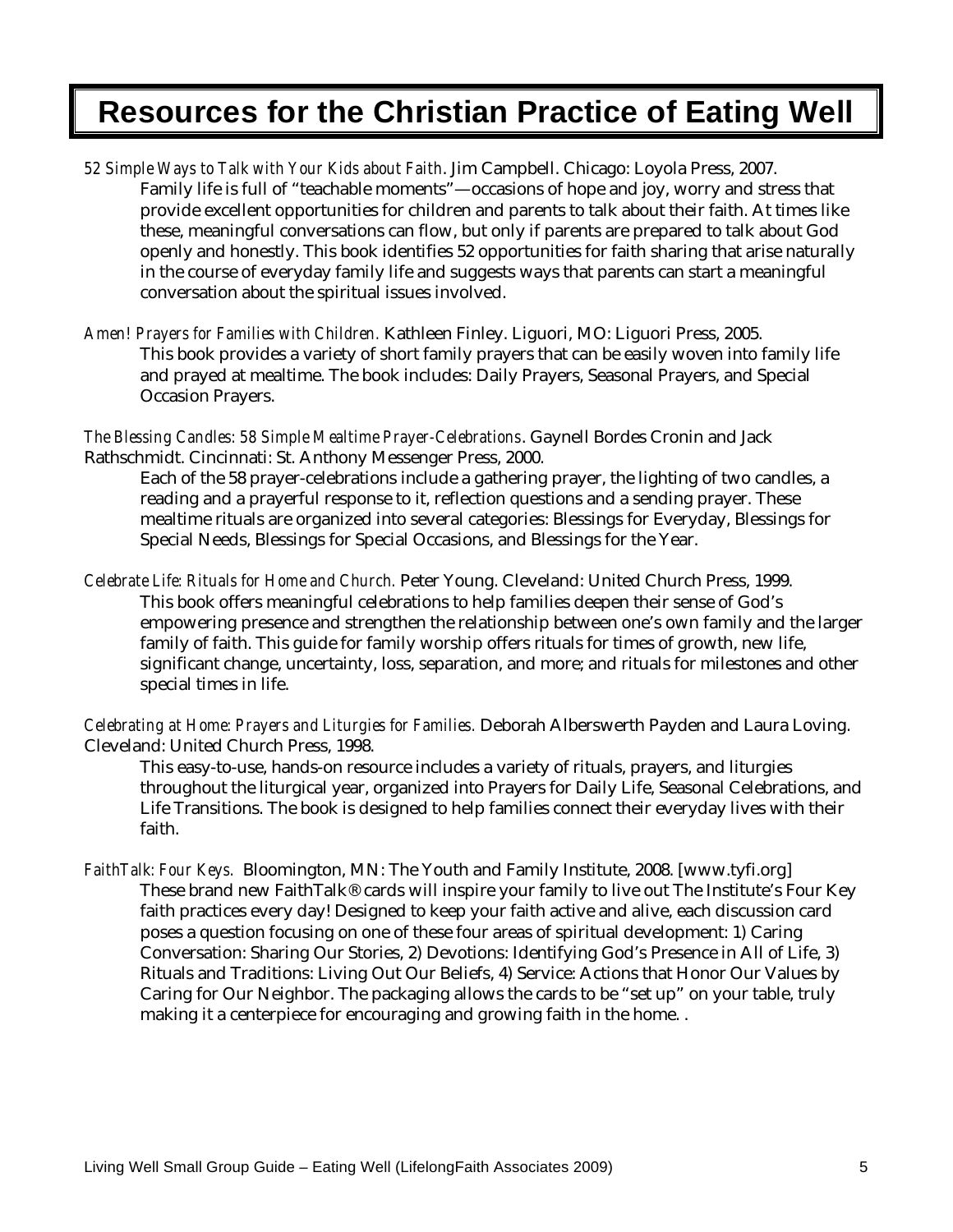*Feasting with God: Adventures in Table Spirituality*. Holy W. Whitcomb. Cleveland: United Church Press, 1996.

Feasting with God is an entertaining celebration of creative and spiritual ways to enjoy food. Understanding that sharing food is integral to communal life, and knowing the importance of providing the right setting for celebrations, Holly Whitcomb presents themes—among them wisdom, wonder, creativity—that act as points of departure for her various "feasts" and "culinary interludes." The sixteen feasts include "Bringing Heaven to Earth," "Rites of Passage: A Feast of New Beginnings," "A Birthday Feast," and "Living in Thanksgiving." The culinary interludes include, "Tea and Sabbath," "Making and Breaking Bread," and "You Who are the Gift."

*Food for Talk—Bringing Families Together One Conversation at a Time!* Julienne Smith. Philadelphia: Running Press, 2006. (Box with 200 cards) [http://www.foodfortalk.net]

Food for Talk is a collection of 200 cards with questions and topics designed to take the dinner table conversation to the next level—bringing the family closer while sharing thoughts and stories that will inspire your loved ones.

*Grace Before Meals: Recipes for Family Life*. Father Leo E. Patalinghug. Hunt Valley, MD: Leo McWatkins Films, 2007. [www.gracebeforemeals.com]

Grace Before Meals is centered on one fundamental concept: the simple act of creating and sharing a meal can strengthen all kinds of relationships. Founded by Fr. Leo Patalinghug in 2003, Grace Before Meals has grown from a simple idea to a worldwide movement, producing a book, blog and even a pilot for a TV show endorsed by PBS. Research shows that having frequent family dinners can reduce the susceptibility of teens to risks like teen pregnancy, smoking, drug use and depression. And these benefits don't just apply to traditional families or people with kids. Stronger families foster stronger communities, and that's the goal we're striving for–one meal at a time.

The book, *Grace Before Meals*, is more than a typical cookbook—it offers families receipts for building more meaningful lives. The chapters reflect on a variety of topics related to personal milestones, family holidays, and faith observances. Short essays offer practical wisdom and ideas., so parents can create a comfortable environment for honest communication and a "real life" approach to discussing important spiritual themes that impact the life of a growing child.

#### *HomeGrown Faith*. David and Kathy Lynn. Nashville: World Publishing, 2006.

HomeGrown Faith offers a variety of activities, research about the importance of passing on faith, and encouragement for every step of the journey. The book includes a wealth of practical suggestions for the family including chapters on: The Top Ten HomeGrown Faith Practices, Imaginative Prayer Ideas, Easy-to-Do Devotions, Creative Faith Conversations, Easy-to-do-Service Projects, Faith-Filled Family Walks, and Wacky Family Fun with a Touch of Faith!

*Making Time for God: Daily Devotions for Children and Families to Share.* Susan R. Garrett and Amy Plantinga Pauw. Grand Rapids: Baker Books, 2002.

This daybook engages the family in exploring the Bible, while helping children develop a strong pattern of daily devotions and prayer. The authors combine biblical teaching with engaging stories that children can identify with, as well as thoughts for personal application. The book draws from most books of the Bible, and includes both the best-loved Bible verses and the harder-to-understand passages. The 366 entries emphasize the seasons of the church year and correlate to the secular calendar as well.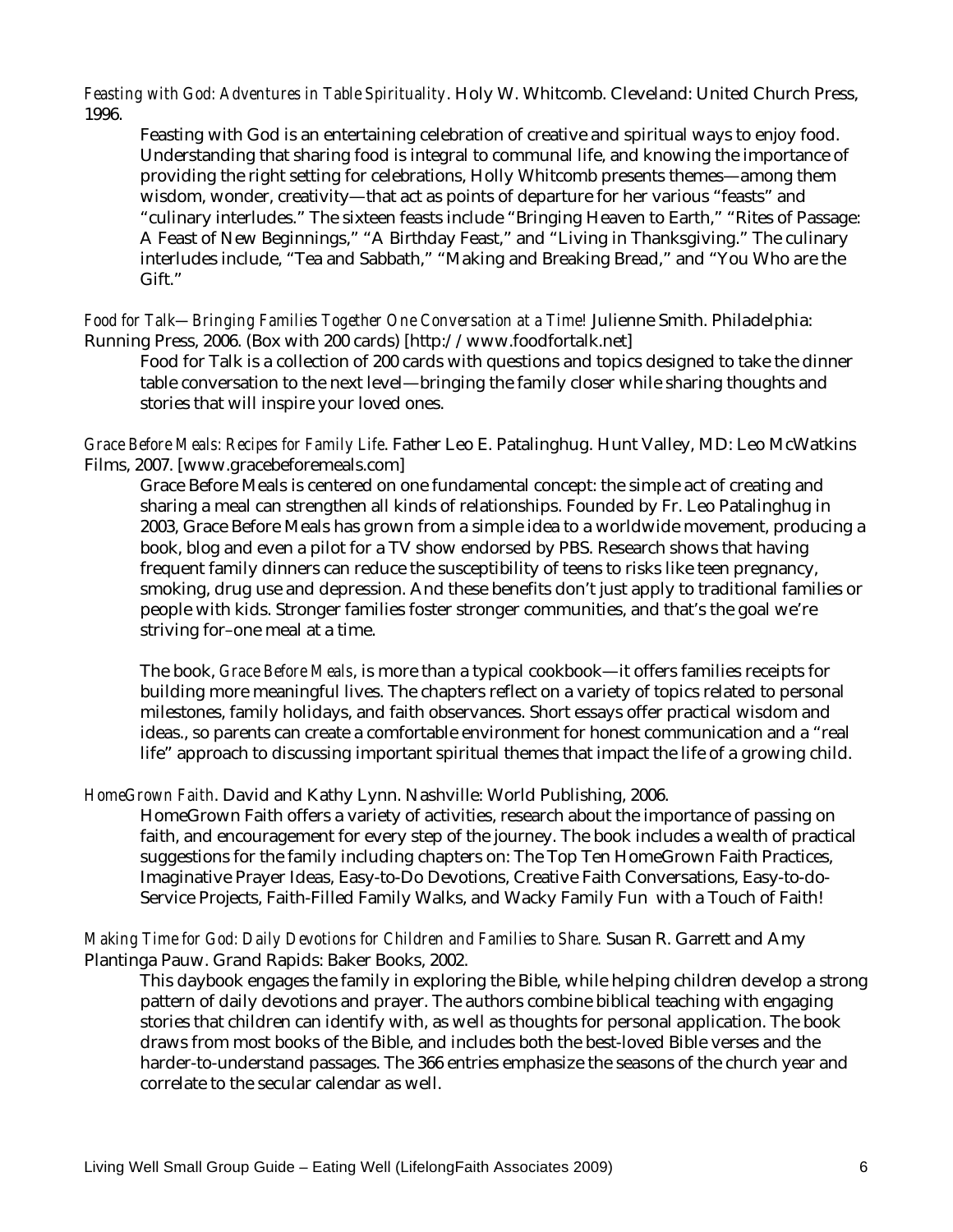*The Meal Box: Fun Questions and Family Tips to Get Mealtime Conversations Cookin'.* Bret Nicholaus and Tom McGrath. Chicago: Loyola Press, 2009.

Do you wish that you could actually get your kids to open up a bit and communicate with you, and that time together at the table could actually be fun? Simply open *The Meal Box*, pull out a question card, and let the family conversation begin! *The Meal Box* contains 54 cards, each one featuring a creative question guaranteed to spark a family conversation like never before! The questions, such as "If you could have the voice of any famous person, whose voice would you have?", is sure to engage everyone in the family. The reverse side of each card features a quick "Food for Family Thought" tip that helps families apply the question—or their answers—to their everyday experiences, while reminding them of the role faith plays in their lives.

#### *Pilgrim Prayers for Mealtime.* Alexander Campbell. Cleveland: Pilgrim Press, 2003.

This book consists of 150 prayers, all of which relate to a particular Scripture passage and correspond to the themes of thankfulness and praise. Prayers are organized into the following categories: God of Mercy, God of Grace, God of Thankfulness, God of Love, God of Peace, God of Righteousness, and God of All Seasons.

*The Surprising Power of Family Meals: How Eating Together Makes Us Smarter, Stronger, Healthier, and Happier.* Miriam Weinstein. Hanover, NH: Steerforth Press, 2005.

*The Surprising Power of Family Meals* is the first book to take a complete look at the stories and studies surrounding a ritual that was once so common that it flew beneath the radar screen, and to synthesize them into an engaging, informative read. The book shows how families and communities around North America are responding creatively to the pressures of a 24/7 world, taking what is best from our past and transforming it to meet current needs, and offers valuable strategies that can be tailored to suit your own family's situation.

*Together We Pray: A Prayer Book for Families*. J. Bradley Wigger. St. Louis: Chalice Press, 2005. Pausing to pray together may seem impossible for many families, but doing so can calm the chaos and change everyone's perspective on the day, even if the prayer pause is brief. *Together We Pray* helps families to take that pause, and to do it in the most profound and lasting way together as a family. The book is organized into three sections: Table Prayers for Mealtime, Devotional Prayers of Joy and Care, and Memory Bedtime Prayers. Each prayer is fashioned around a Psalm verse.

*VeggieTales Family Devotional*. Cindy Kenney and Doug Peterson. Franklin, TN: Integrity Publishers, 2005. [www.bigidea.com]

The *VeggieTales Family Devotional* contains 52 devotionals organized into seven parts: The Faith Connection, The Communication Connection, The Love Connection, The Trust Connection, The Time Connection, The Joy Connection, and Holiday Lessons. Each devotion includes a Veggie story, a Bible story, discussion questions, guided prayers, family activity, and a "think-link-act" connection to help everyone find a practical way to apply God's messages to their lives every day.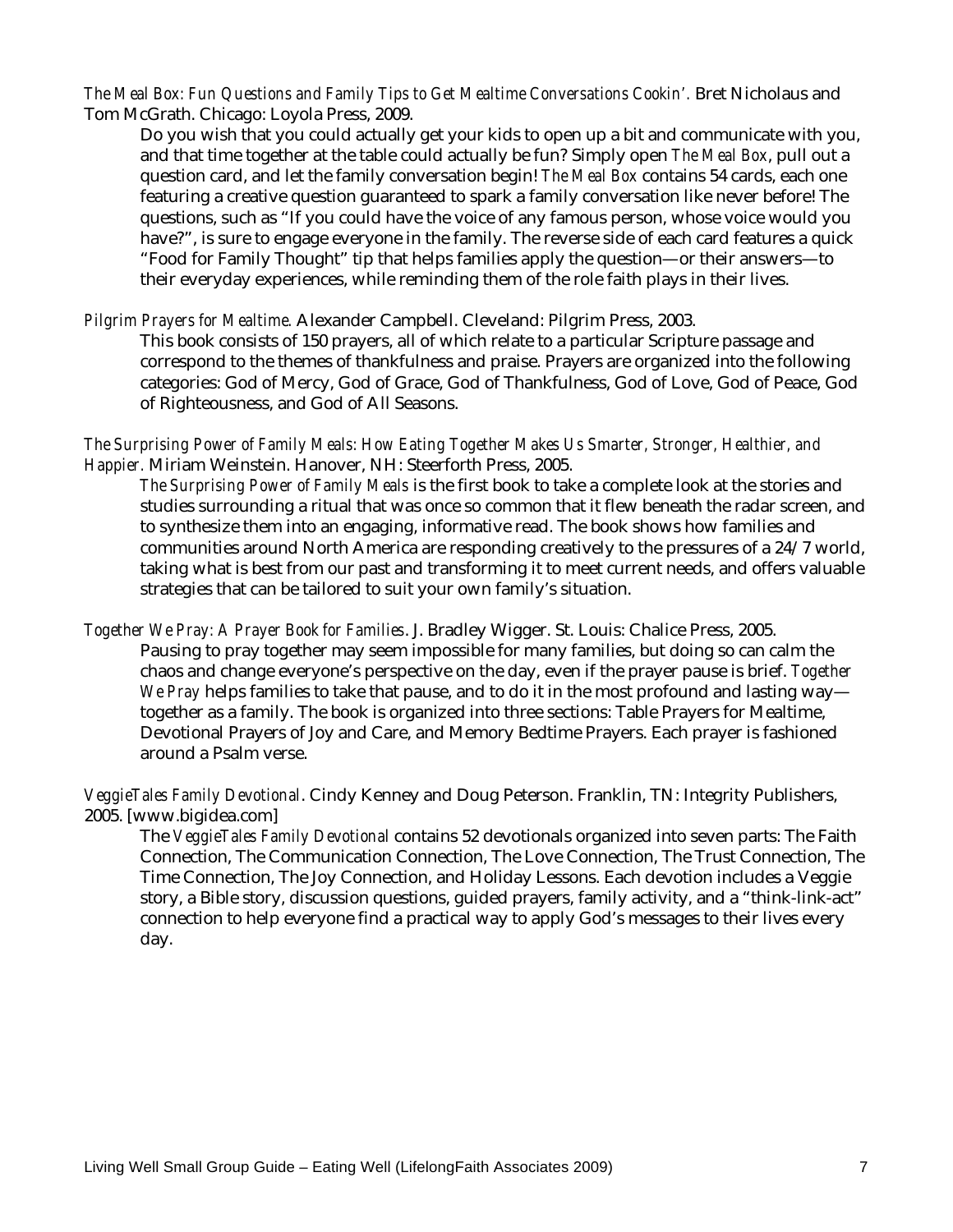# **Eating Well Home Activities**

### **Meal Time Activities**

#### **Blessings**

Use mealtime prayers as a way of teaching your children to recognize that God is the creator and sustainer of life. Prayers can be ones you write as a family, a traditional favorite, a spontaneous one, or a song. Mealtime prayers provide an opportunity for children to practice praying publicly. Try rotating the leadership role. Don't hesitate to pray when guests are present, rather welcome them into your family's rituals.

#### **Home Alone**

Pick a regular night once a week when everyone will be present for dinner with no guests invited. This means making a family commitment to not working late, attending meetings or after school activities. Make sure everyone has a task to perform in the planning, preparation and/or cleaning.

#### **Centerpieces**

Create table centerpieces. They can be made of anything such as flowers, an arrangement of small toys or dolls, or an art project. If possible, create them together from family activities such as nature walks.

#### **Weekend Cook-off**

Can't get together for supper? Create a Saturday or Sunday morning cook-off. Prepare a full meal (such as a casserole, muffins, and dessert) or a couple of main dishes to be eaten later in the day and/or week. Select recipes and ingredients in advance. Make sure everyone has a task in the planning, preparation and/or cleaning. Consider ending with a brief blessing of the food. That spaghetti sauce eaten alone after soccer practice will taste "better" if its prepared at the Cook-off.

#### **Weekly Rituals**

Whether its Friday Pizza Night or Tuesday Sundaes, they're fun to look forward to! One family we know, short on preparation time and cooking skill, uses restaurants as a regular place to catch up on each other's lives.

#### **Feed the Hungry**

If food is important to your family, then you can understand the feelings of those who go hungry. Many of us participate in programs to feed the hungry during the holidays, thus it is especially important to support these programs in the "off season". Many churches offer opportunities for families to help prepare and serve a meal at a local meal program. How about at your next family get-together asking families to bring canned goods for each member of their family? Later take the food to a local food bank or shelter. Another suggestion is to make a simple supper, eliminate dessert or those Sunday donuts, and as a family determine a local charity to donate the money.

#### **The Ritual of Lighting Candles**

The ritual of lighting candles is more than a means of decoration. Candles speak of warmth, love, and celebration. They can be a powerful sign of the presence of God in times of trouble, suffering as well as times of celebration. They can also be lighted at a time of great joy, distress,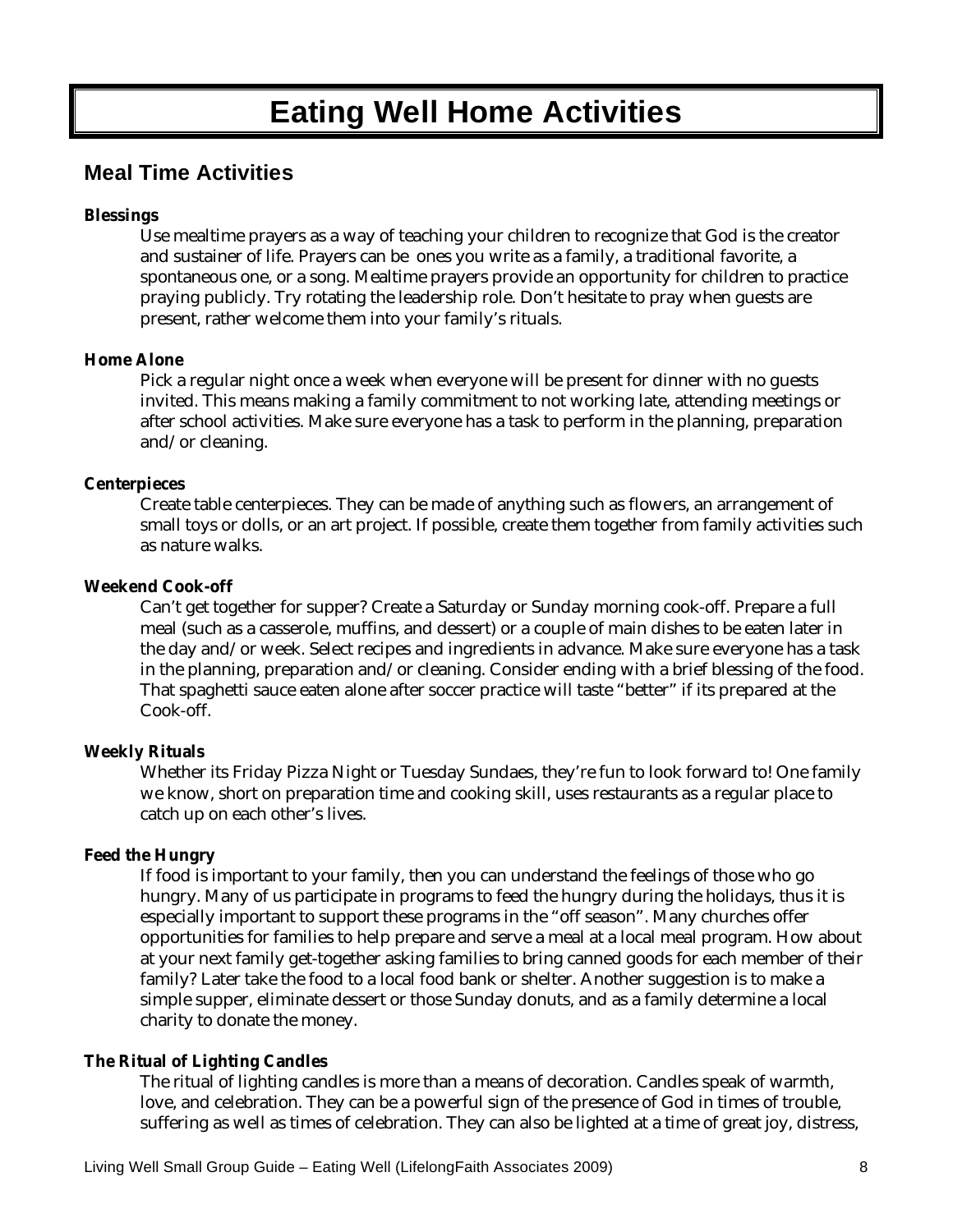or out of need for another. Candles also can be representative of family members who are away from home.

Before, during or after an evening meal, hold a family candle-lighting ceremony to symbolize that Christ is the Light of the World and also its hope. Read Isaiah 60:19-20 and John 1:14. Invite each family member to light his or her candle and pray the following prayer:

#### **Candle Prayer for a Dinner Celebration**

May the warmth of fire and light that radiates from these candles reflect its glow on all who sit at this table, blessing this meal and our conversation. May the memory of this gathering linger long after these candles have been extinguished.

#### **Baking Day**

Consider making Saturday morning a baking day. Pull out your cookbooks and browse through to find something exciting you'd like to make together. Decide on a particular recipe, get out the aprons and have fun! At mealtime, enjoy telling your stories about the activity and make a big decision together: does the recipe go or stay?

#### **Meal-time Litany**

At mealtime, at the end of the blessing, our family would always say, "God bless Mom and Dad and Pat and individually name each person in the family. It eventually developed into a blessing for others -- for anyone whom a family member wanted to remember, such as a friend at school who was having a hard time, or maybe someone who had a death in the family. Now we have grandchildren. When they come to the house, they like to include their little friends from kindergarten. It has been very rewarding. Our married children are continuing this ritual in their families.

#### **Ethnic Night**

Every family has favorite foods that it enjoys together. It may be as simple as an evening bowl of popcorn or as unpredictable as homemade ice cream. Cooking together is also a great family activity, especially if you're working to produce one of your specialties. You are not simply producing the food which disappears in minutes; you are also creating memories that last a lifetime.

It is always a valuable experience to learn about other cultures. Sometimes the simple act of having a different kind of food can lead toward appreciation of another people's ways.

**Make It Yourself.** Get the whole family involved in shopping and preparing food you've never cooked yourself. Most big cities have ethnic grocery stores. Visit one with the family and ask the proprietor for dinner suggestions. It can be educational to tour the aisles of these grocery stores.

**Decorate.** It adds to the experience to use as many cultural trappings as you are able. For example, when eating a Chinese dinner, use chopsticks. You may also want to use a wok to prepare foods. On Mexican night, hang a pinata over the table. If you don't have time to make a traditional one, try decorating a large paper bag using markers. Fill the bag with candy. Tie it at the top with a string. Suspend the bag from a broomstick or hand it in a doorway. Blindfold children and let them take turns trying to break it with a plastic baseball bat. Make your own placemats and allow it to become a family project.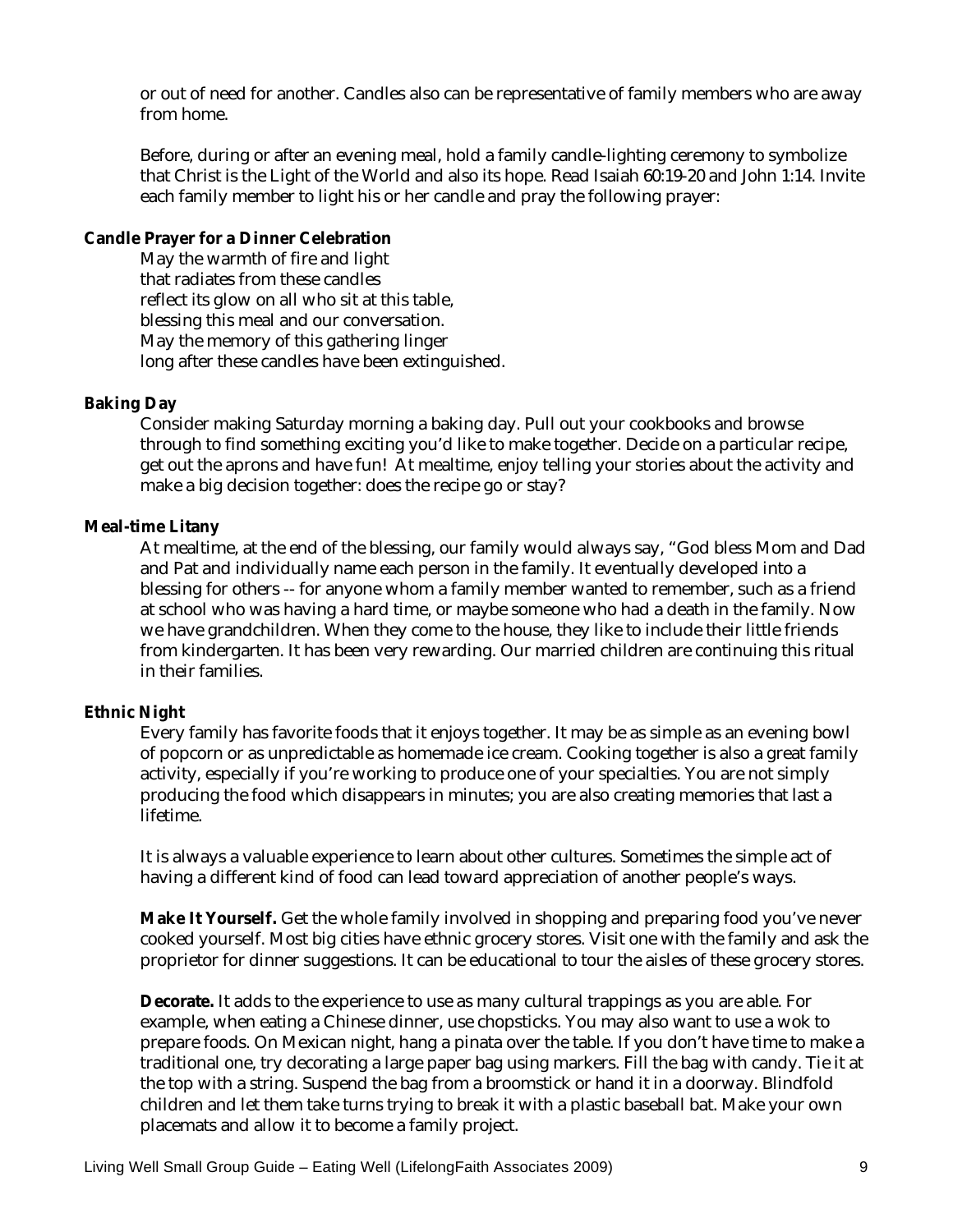**Go American!** When considering other cultures, don't forget all the variety right here in the United States. Get out your bibs and plan a New England seafood supper complete with clam chowder and steamed lobsters! On the Pacific coast there is king crab, salmon, apple candy and wild berries. The Southwest have specialties like enchiladas, tamales, chili, and garbanzo salad. In the South there is grits, black-eyed peas, biscuits and gravy, shrimp creole, jambalaya, pecan pie and chicory coffee. The Midwest boasts of navy beans with ham hocks, cornbread, Chicago deep-dish pizza, persimmon pudding and hot biscuits.

It's a nice extra to have a member of the family do a little research on the history of the people whose food you are enjoying. Where do they live? What kind of jobs do they have? What are some of their customs? Is there a reason they eat the kind of food they do? This job can rotate among family members.

### **Mealtime Blessings**

Loving Father, we thank You for the family gathered around the table, the friends who extend your goodness, the food which nourishes our bodies and the Faith that strengthens our souls. Keep us ever mindful of these blessings, and may this food inspire us to bring these blessings to those who go without family, friends, food and faith. We ask all of this through Christ our Lord. Amen. (Father Leo E. Patalinghug, *Grace Before Meals*)

- Lord God and Giver of All Good Gifts, we are grateful as we pause before this meal, for all the blessings of life that You give to us.
- Daily, we are fed with good things, nourished by friendship and care, feasted with forgiveness and understanding.

And so, mindful of Your continuous care, we pause to be grateful for the blessings of this table. *(Pause for silent reflection)* 

- May Your presence be the "extra" taste to this meal which we eat in the name of Your Son, Jesus. Amen
- The day is coming to a close, and, like the disciples on the road to Emmaus, we pause to break bread together.
- May our eyes be opened, and, in this act of common sharing, may we see the risen Lord in one another.
- May we see the Lord of Life in our food, our conversation and lives shared in common.

May these gifts strengthen us to continue your work in our world.

May the blessing of God, His peace and love, rest upon our table. Amen

We thank you, our God, for the food you have given us.

Make our sharing this bread together lead to a renewal of our communion with you, with one another, and with all creatures.

We ask this through Christ our Lord. Amen

Lord, you feed every living thing.

We have eaten together at this table; keep us in your love.

Give us true concern for the least of our sisters and brothers, so that as we gladly share our food with them, we may also sit down together with them at the table of the kingdom of God.

We ask this through Christ our Lord. Amen

Lord, you have fed us from your gifts and favors; fill us with your mercy, for you live and reign for ever and ever. Amen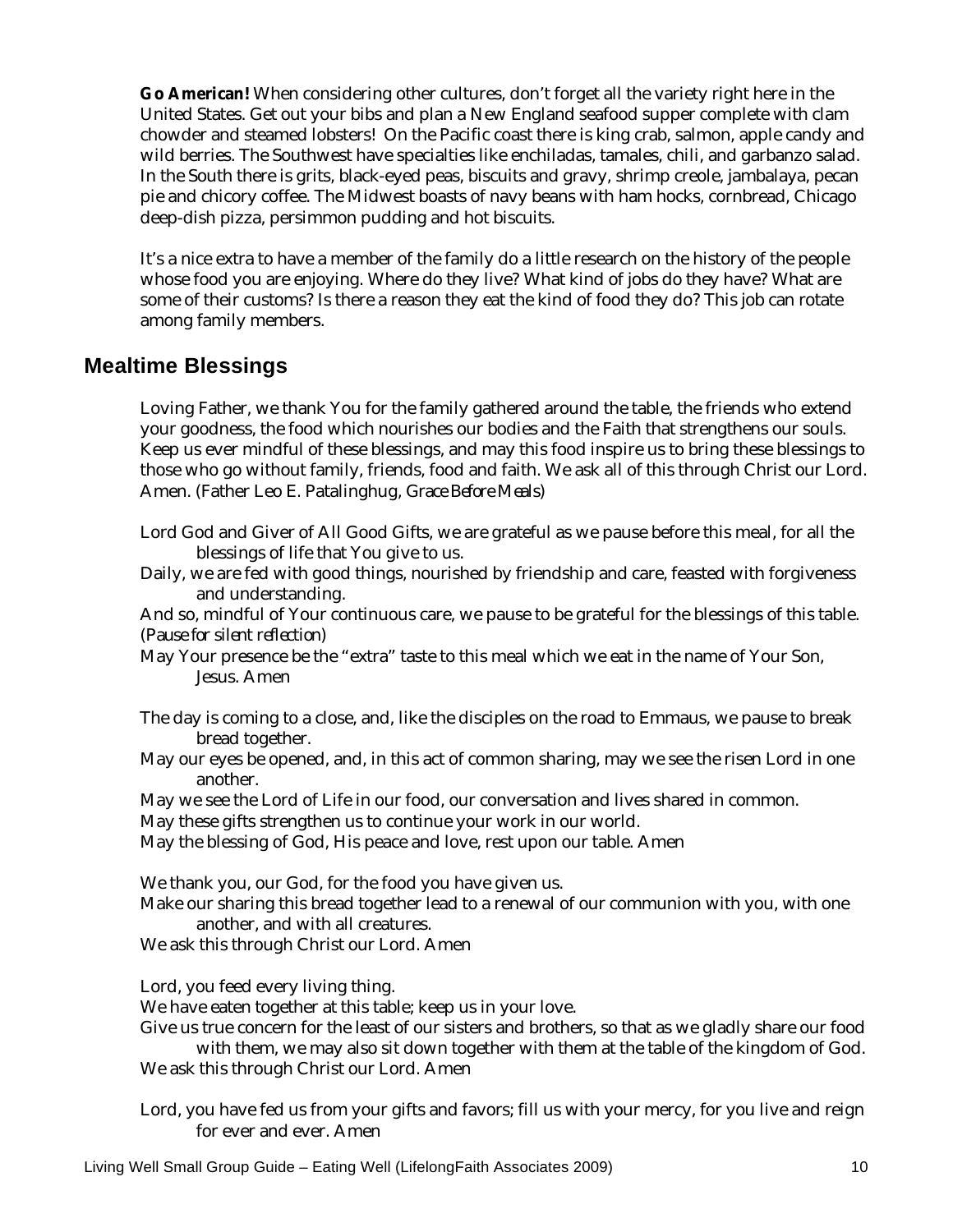## **Celebrating a Family Meal**

#### **Materials**

- Your family should first determine the type of meal at which they would enjoy celebrating. Would they like to dress up the best china, have breakfast, plan a picnic, or order a pizza?
- The meal's menu should be determined ahead of time with each family member having input. Everyone should have preparation, cooking and/or cleaning task(s).
- Each family member should bring an object for the table that symbolizes the family. These symbols could be photos from the last vacation, a family Bible, a plate to symbolize hospitality, an item from a favorite family hobby, or a candle to symbolize warmth and closeness.
- An uncut loaf of bread or large roll.

#### **Environment**

Have everyone gather when no one will be interrupted. Arrange the symbolic objects as a centerpiece or on a table next to the dinner table.

#### **Opening Blessing**

If your family prays a special Grace before eating, please use it. Otherwise, pray this prayer: *Loving God, we thank you for allowing us to come together as a family. Please help sustain our lives and love by blessing this food. We ask this through, Jesus our brother. Amen.*

#### **Activity**

When everyone is finished eating the main meal, clear the table, and spread all of the objects out in the middle. Each person should share what object they brought and why they chose it. When everyone is finished, did anyone notice any common threads? Is there any object that you would all agree best symbolizes your family?

The Leader should now turn everyone's attention to the loaf of bread explaining how Christians for generations have broken bread together as a sign of their fidelity and love, and how today it is a symbol of our Christian faith. The leader should break off a piece of the bread thanking God for something about the family. Do not eat the bread. Each family member in turn should do the same. The bread can be consumed when all have prayed.

The Leader should ask everyone to thank each other for the time spent together. Ask each member to share one thing they learned about the family or family members today.

Have dessert!

#### **Closing Prayer**

*Loving God, we thank you for nourishing our body and soul through this meal and discussion. We are grateful to be part of the larger Christian family. We ask your blessings on our family as we seek to grow closer to You through our love for each other. We ask this through Jesus our brother. Amen.* 

#### **Suggestions for Action**

- 1. Sundae-making or another "fun eating" activity can be substituted for a meal.
- 2. This activity can be adapted to extended family reunions or gatherings by having each family bring an object to symbolize the larger family.
- 3. This activity could be held once a year to recap the year's activities and growth. Have each family member bring a symbol of the year.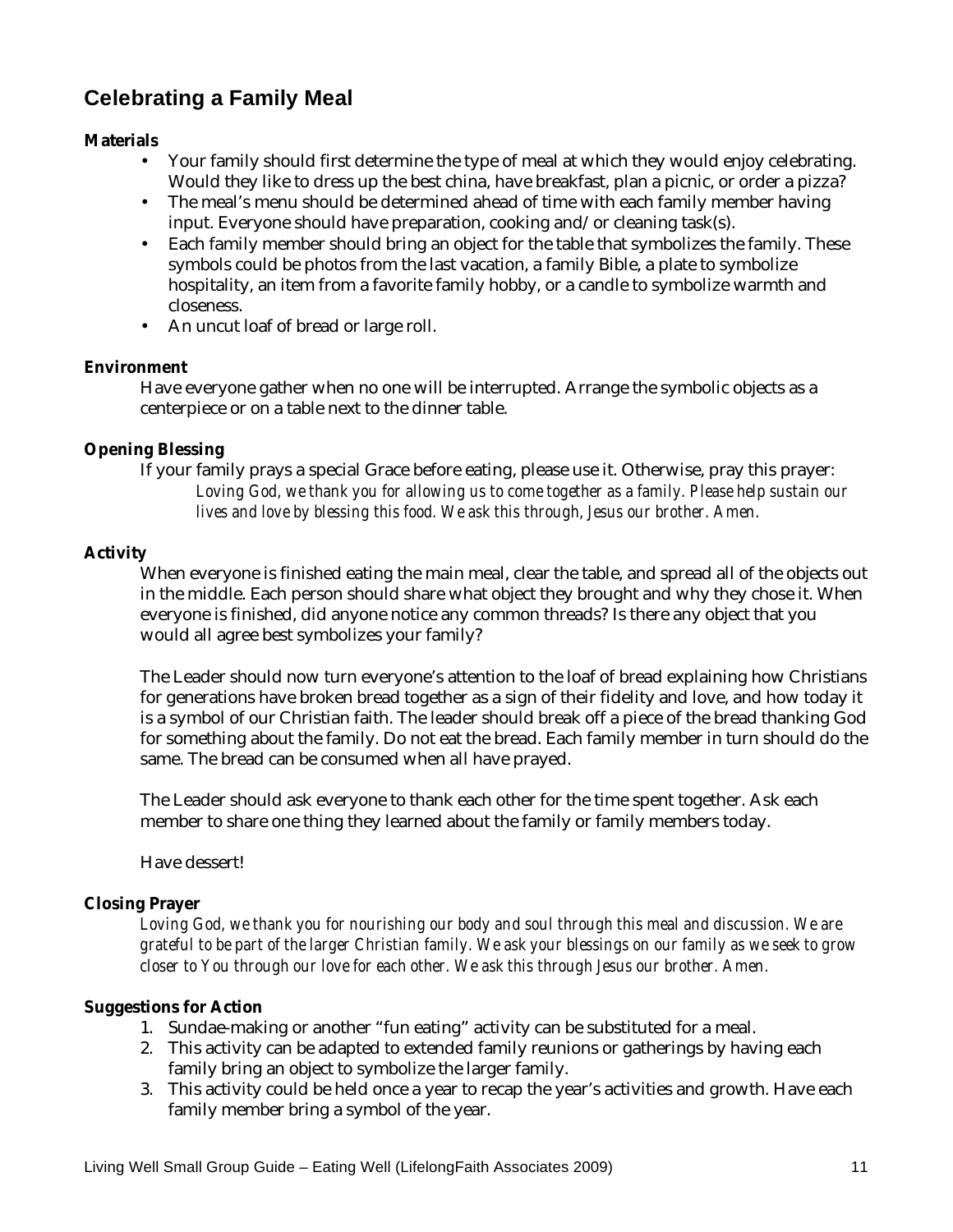## **Advent Table Prayers**

## **Daily Prayers for Advent—Week One**

| Sunday    | Dear Lord, help me to always be ready. I do not know when you will come. (see<br>Matthew 24:44)                                                   |
|-----------|---------------------------------------------------------------------------------------------------------------------------------------------------|
| Monday    | Holy God, your glory is shelter and protection, you are my shelter from the storm and<br>the rain. (see Isaiah 4:6)                               |
| Tuesday   | Just as the water fills the sea, the land will be filled with people who know and honor<br>the Lord. (see Isaiah 11:9)                            |
| Wednesday | I praise you, Lord. People who have never spoken now speak; you heal the lame, the<br>cripple can walk and the blind can see. (see Matthew 15:31) |
| Thursday  | Lord, my faith in you is firm. Give me perfect peace! (see Isaiah 26:3)                                                                           |
| Friday    | One thing I ask, Lord: that I may live in your house all my life. (see Psalm 27:4)                                                                |
| Saturday  | Loving God, help me to take the gift I have received and give it as a gift. (see Matthew<br>10:8                                                  |

#### **Daily Prayers for Advent—Week Two**

| Sunday                | Wondrous God, you give me the bread that I need and the water for which I thirst.<br>(see Isaiah 30:20)                                                                                           |
|-----------------------|---------------------------------------------------------------------------------------------------------------------------------------------------------------------------------------------------|
| Monday                | Loving God, may your name be blessed forever, as long as the sun remains. (see<br>Psalm 72:17)                                                                                                    |
| Tuesday               | I believe that I will see the glory of the Lord, the splendor of my God. (see Isaiah 35:2)                                                                                                        |
| Wednesday<br>Thursday | "Clear a path in the desert! Make a straight road for the Lord, our God!" (Isaiah 40:3)<br>"With all my heart I praise the Lord, and with all that I am I praise his holy name!"<br>(Psalm 103:1) |
| Friday                | Dear Lord, you are the Lord, my God. You are holding my hand, I am not afraid. You<br>are here to help me. (see Isaiah 41:13)                                                                     |

Saturday Jesus, you are the light for the world. (see John 8:12)

### **Daily Prayers for Advent—Week Three**

| Sunday    | Lord God, all powerful, make me strong again. Smile on me and save me! (see Psalm                                        |
|-----------|--------------------------------------------------------------------------------------------------------------------------|
|           | 80:19                                                                                                                    |
| Monday    | O Lord, help me to steady my heart and wait for you. Your coming is at hand. (see                                        |
|           | James 5:7-8)                                                                                                             |
| Tuesday   | Lord, show me your paths and teach me to follow you. (see Psalm 25:4)                                                    |
| Wednesday | "I will always praise the Lord." (Psalm 34:1)                                                                            |
| Thursday  | "Let peace and justice rule every mountain and hill." (Psalm 72:3)                                                       |
| Friday    | Your promise, O Lord, came true; he is called Emmanuel, God is with us. (see                                             |
|           | Matthew 1:22-23)                                                                                                         |
| Saturday  | O Lord, you have taught me since I was a child and I never stop telling about your<br>marvelous deeds. (see Psalm 71:17) |
|           |                                                                                                                          |

#### **Daily Prayers for Advent—Week Four**

| Sunday    | Holy Mary, the Lord is with you! (see Luke 1:28)                                       |
|-----------|----------------------------------------------------------------------------------------|
| Monday    | Wondrous God, you make my heart glad because I trust you, the only God. (see Psalm     |
|           | 33:21                                                                                  |
| Tuesday   | I proclaim the greatness of the Lord, my spirit is joyful in God, my savior. (see Luke |
|           | 1:46                                                                                   |
| Wednesday | "I offer you my heart, Lord God, and I trust you." (Psalm 25:1)                        |
| Thursday  | "Praise the Lord, the God of Israel! He has come to save his people!" (Luke 1:67)      |
| Friday    | "Praise God in heaven! Peace on earth to everyone who pleases God!" (Luke 2: 14)       |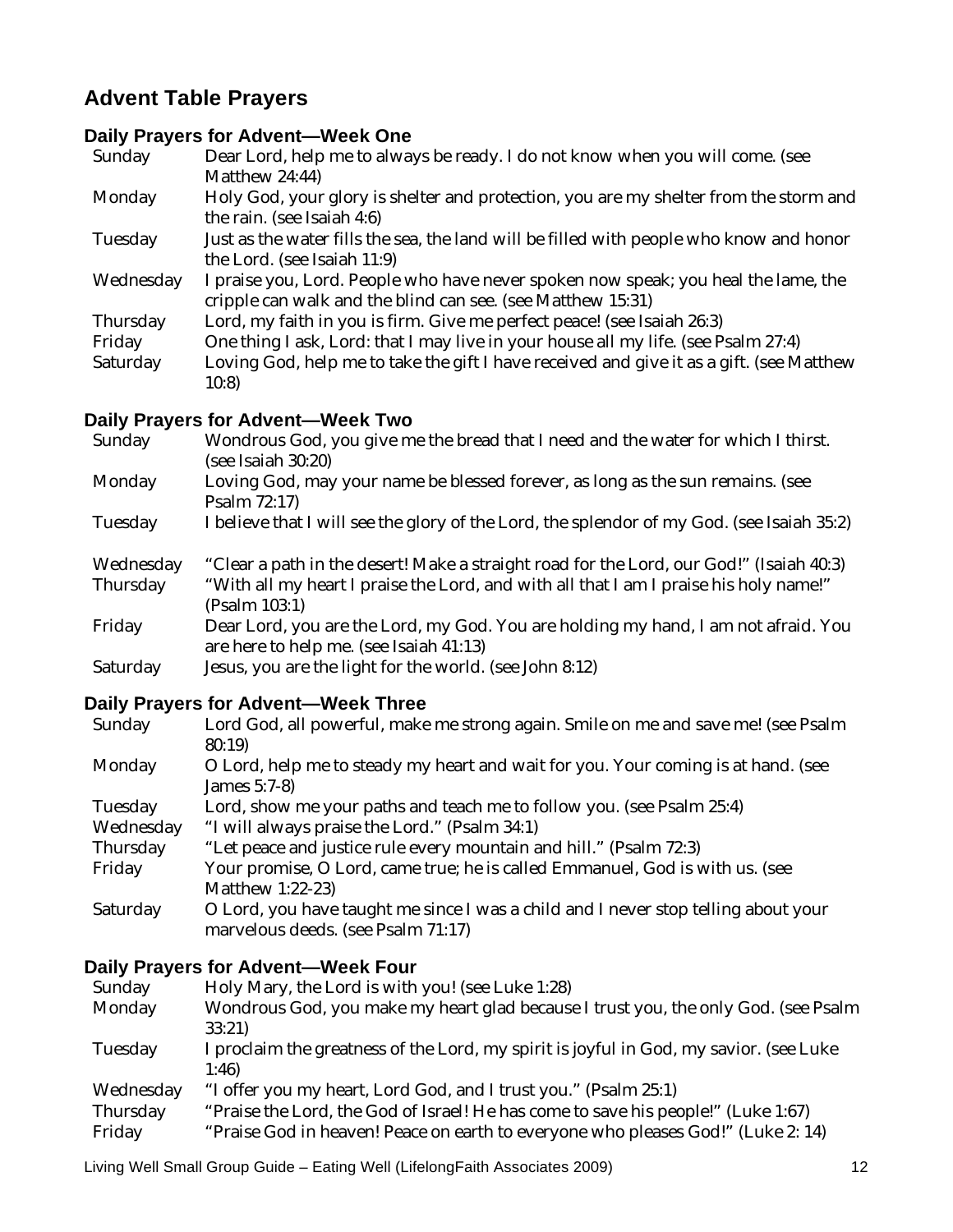

## **Advent Table Prayer—Week One**

*A family member lights the first candle on the Advent Wreath. Alternate prayer leader and candle lighter throughout the week.* 

Come, Lord Jesus! Open our minds and hearts and souls as we wait for you to be born anew in our lives and in our family. Help us to experience your love in our family today.

*Family members each share one way they have experienced the love of the Lord Jesus in their home today.* 

As we prepare for the coming of your Son, O God, we give you thanks for the love of your son, Jesus, which we have experienced in our home today. We give you thanks for this food and drink, signs of your gracious love. May this meal strengthen us to share your gifts with the hungry And all who look for your justice and mercy. Grant this through Christ our Lord,

*All:* Amen.



## **Advent Table Prayer—Week Two**

*A family member lights the first and second candle on the Advent Wreath. Alternate prayer leader and candle lighter throughout the week.* 

Come, Lord Jesus! Bring peace and healing in our family and our world. May we hear again your own prayer "that we may be one." May we prepare the way for you by being generous and forgiving.

*Family members share how they have experienced generosity and forgiveness today.* 

As we prepare for the coming of your Son, O God, we thank you for the blessing of your generosity and forgiveness.

We give you thanks for this food and drink, signs of your gracious love. May this meal strengthen us to be generous and forgiving. May it strengthen us To share our gifts with the hungry and all who look for your justice and mercy. Grant this through Christ our Lord,

*All*: Amen.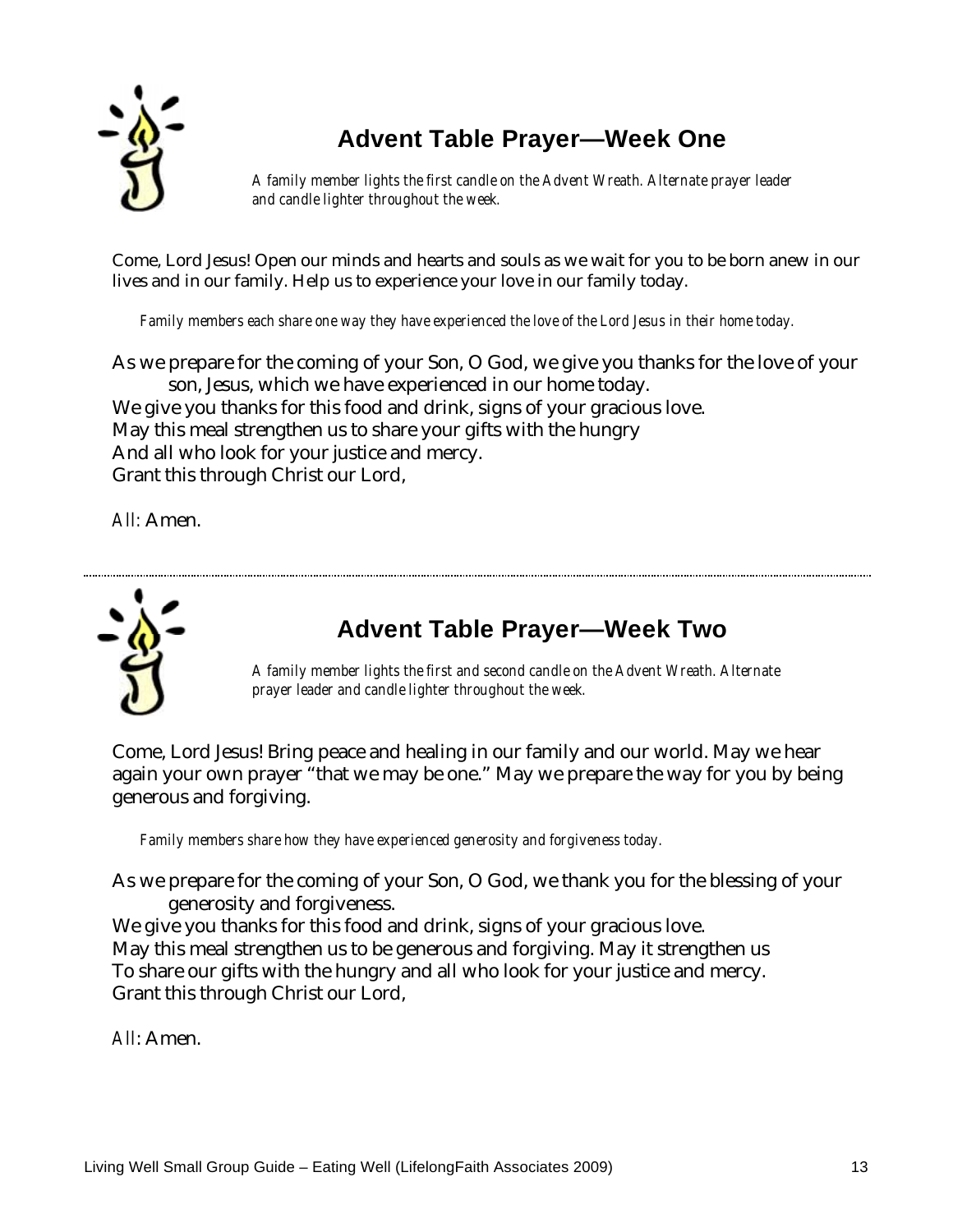

## **Advent Table Prayer—Week Three**

*A family member lights three Advent candles, including the pink or white candle. Alternate prayer leader and candle lighter during the week.* 

Come, Lord Jesus! Come and stay with our family and friends—and all who are dear to us. May your light shine brightly so we can see you everywhere. Help us to spread your light and joy by giving freely and happily to all we meet.

*Family members share how they have seen the light of the Lord Jesus today.* 

As we prepare for the coming of your Son, O God, We give you thanks for your light which shines brightly among our family and friends. We give you thanks for this food and drink, which nourishes us to be your light and strengthens us to share your gifts with the hungry and all who look for your justice and mercy.

Grant this through Christ our Lord,

*All*: Amen.



## **Advent Table Prayer—Week Four**

*A family member lights the first and second candle on the Advent Wreath. Alternate prayer leader and candle lighter throughout the week.* 

Come, Lord Jesus! We hunger, we thirst, we wait for you! Come, Lord Jesus and do not delay!

*Family members share a time when they have seen the Lord Jesus present in the home or community today.* 

As we prepare for the coming of your Son, O God,

We are hungry and thirsty for signs of his love in our lives.

We give you thanks for this season of waiting and hopefulness for Jesus to be even more present in the life of this family.

We give you thanks for this food and drink, signs of your gracious love.

May this meal strengthen us to love each other and our neighbors as we wait for the coming of your Son, Jesus.

Grant this through Christ our Lord,

*All:* Amen.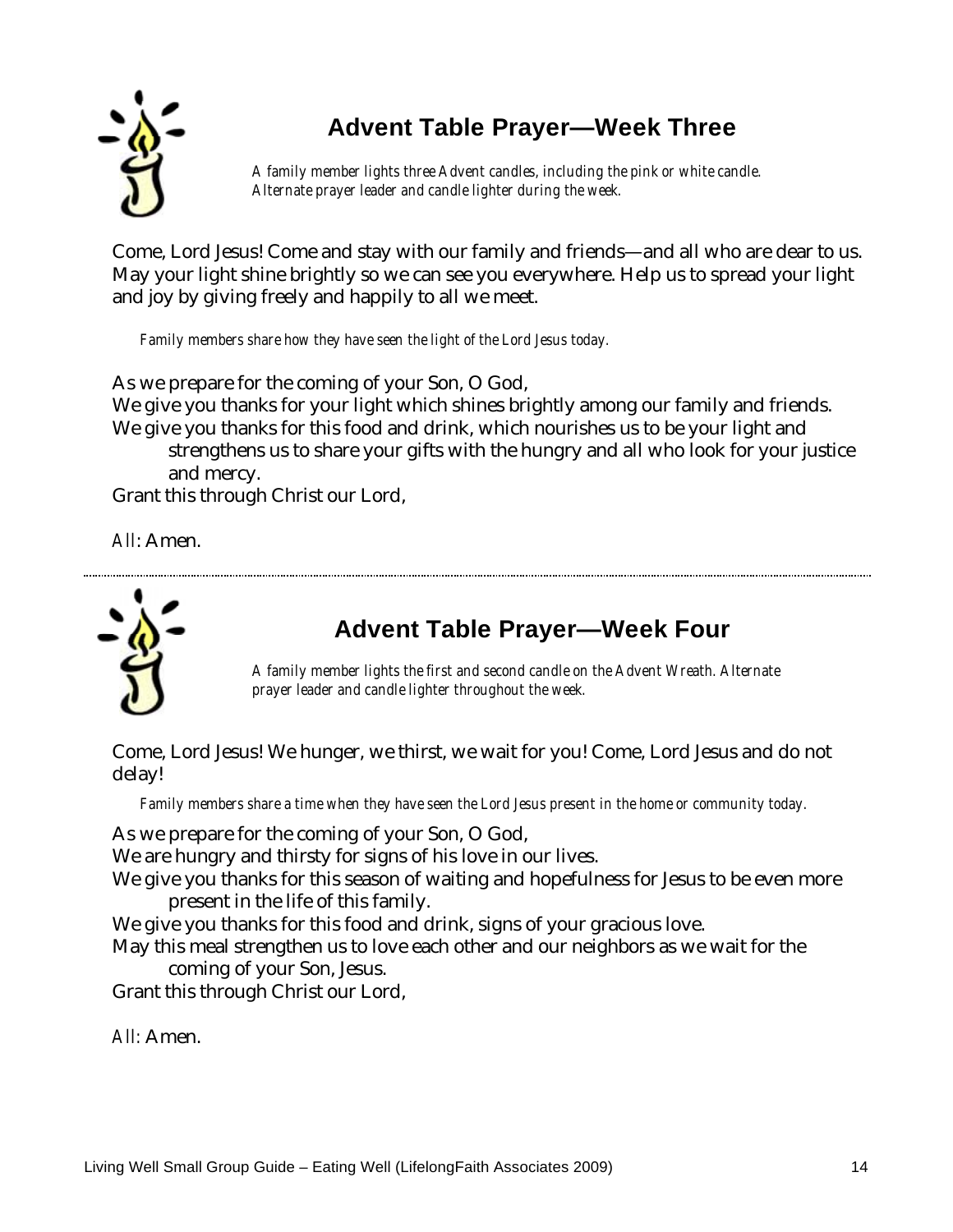## **Christmas Table Blessing**

- Leader Glory to God in the highest.
- All And peace to God's people on earth.
- Leader We continue to celebrate the coming of the Lord Jesus among us. As we light our candle, may the Spirit of God that shone on the star of Bethlehem grow even brighter in our hearts and home.

*A child lights the candle.* 

And the Word became flesh and made his dwelling among us, and we saw his glory, the glory as of God's only Son, full of grace and truth.

- All The Word became flesh and made His dwelling among us.
- Leader O God of gentleness, in love you gather us at this table. We celebrate your great gift to us, Jesus Christ, your son.

Lord Jesus, hold us close to each other. In the peace of this Christmas season may the hungry be filled and homeless sheltered, and may the unremembered be united especially through your love and peace at work in each of us.

We remember especially those who have loved us in a special way today—those people who have brought Jesus' love to us.

*(Names may be said aloud or in silence.)* 

All Lord, bless our food, our family, our friends. Help us to share our love. Amen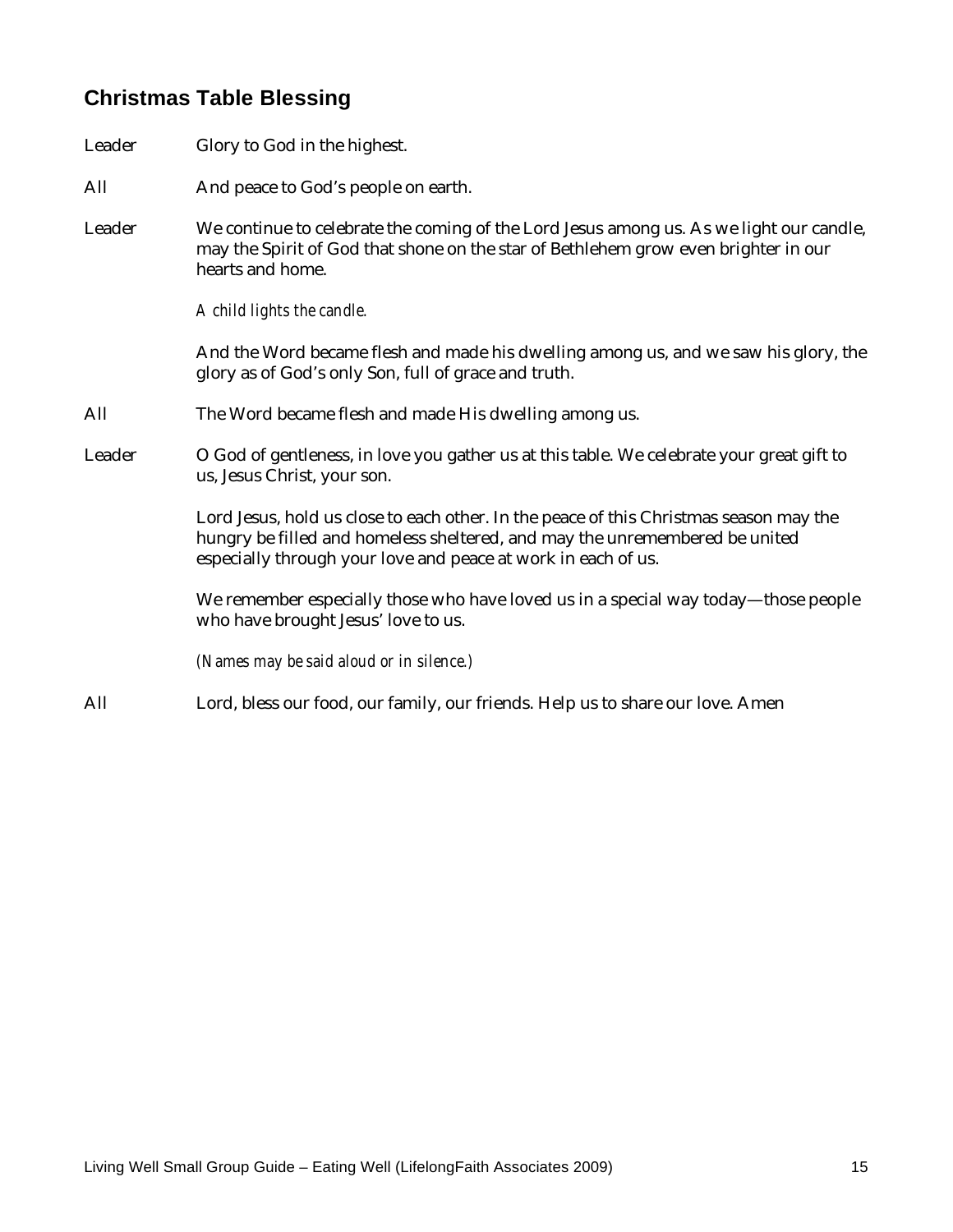## **Lent Table Prayers**

#### **Daily Prayers for Lent—Week One**

| Ash Wednesday | It isn't too late, we can still return to the Lord with all our heart. (see Joel<br>2:12)    |
|---------------|----------------------------------------------------------------------------------------------|
| Thursday      | If I want to follow you, Lord, I must forget myself and put others first.<br>(see Luke 9:23) |
| Friday        | "Create pure thoughts in me and make me faithful again." (Psalm 51:10)                       |
| Saturday      | Lord, I hear you say, "Come with me." (see Luke 5:27)                                        |

#### **Daily Prayers for Lent—Week Two**

| First Sunday of | We cannot live only on food. We need every word that God has spoken. (see                 |
|-----------------|-------------------------------------------------------------------------------------------|
| Lent            | Matthew 4:4)                                                                              |
| Monday          | You are the Lord, our God. You are holy, and we must be holy too! (see Leviticus<br>19:2) |
| Tuesday         | Our Father, in heaven, help us to honor your name. (see Matthew 6:9)                      |
| Wednesday       | "Wash me clean from all of my sin and quilt." (Psalm 51:2)                                |
| Thursday        | Lord, help me to treat others as I want them to treat me. (see Matthew 7:12)              |
| Friday          | "With all my heart, I am waiting, Lord, for you! I trust your promises!" (Psalm<br>129:5) |
| Saturday        | Help me, Lord, to love my enemies and to pray for those who mistreat me. (see             |
|                 | Matthew 5:44)                                                                             |

### **Daily Prayers for Lent—Week Three**

| Second Sunday of<br>Lent | "Lord, it is good for us to be here!" (Matthew 17:4)                                                   |
|--------------------------|--------------------------------------------------------------------------------------------------------|
| Monday                   | "Our God, you keep us safe. Now help us! Rescue us."<br>(Psalm 79:9)                                   |
| Tuesday                  | O Lord, help me be the servant of others. (see Matthew 23:11)                                          |
| Wednesday                | "You are faithful, and I trust you because you rescued me." (Psalm 31:5)                               |
| Thursday                 | Lord, you bless those who trust in you. (see Jeremiah 17:7)                                            |
| Friday                   | I trust you, O Lord, and I remember your miracles and wonders in my life! (see<br>Psalm 105:5)         |
| Saturday                 | "With all my heart I praise the Lord, and with all that I am I praise his holy<br>name!" (Psalm 103:1) |

## **Daily Prayers for Lent—Week Four**

| Third Sunday of | O Lord, we have heard you ourselves, and we are certain that you are the Savior |
|-----------------|---------------------------------------------------------------------------------|
| Lent            | of the world! (see John 4:42)                                                   |
| Monday          | "In my heart, I am thirsty for you the living God. When will I see your face?"  |
|                 | (Psalm 42:2)                                                                    |
| Tuesday         | "Show me your paths and teach me to follow; guide me by your truth and          |
|                 | instruct me." (Psalm 25:4)                                                      |
| Wednesday       | Help me, oh Lord, to follow your commands, to teach them to my children and     |
|                 | to my children's children. (see Deuteronomy 4:9)                                |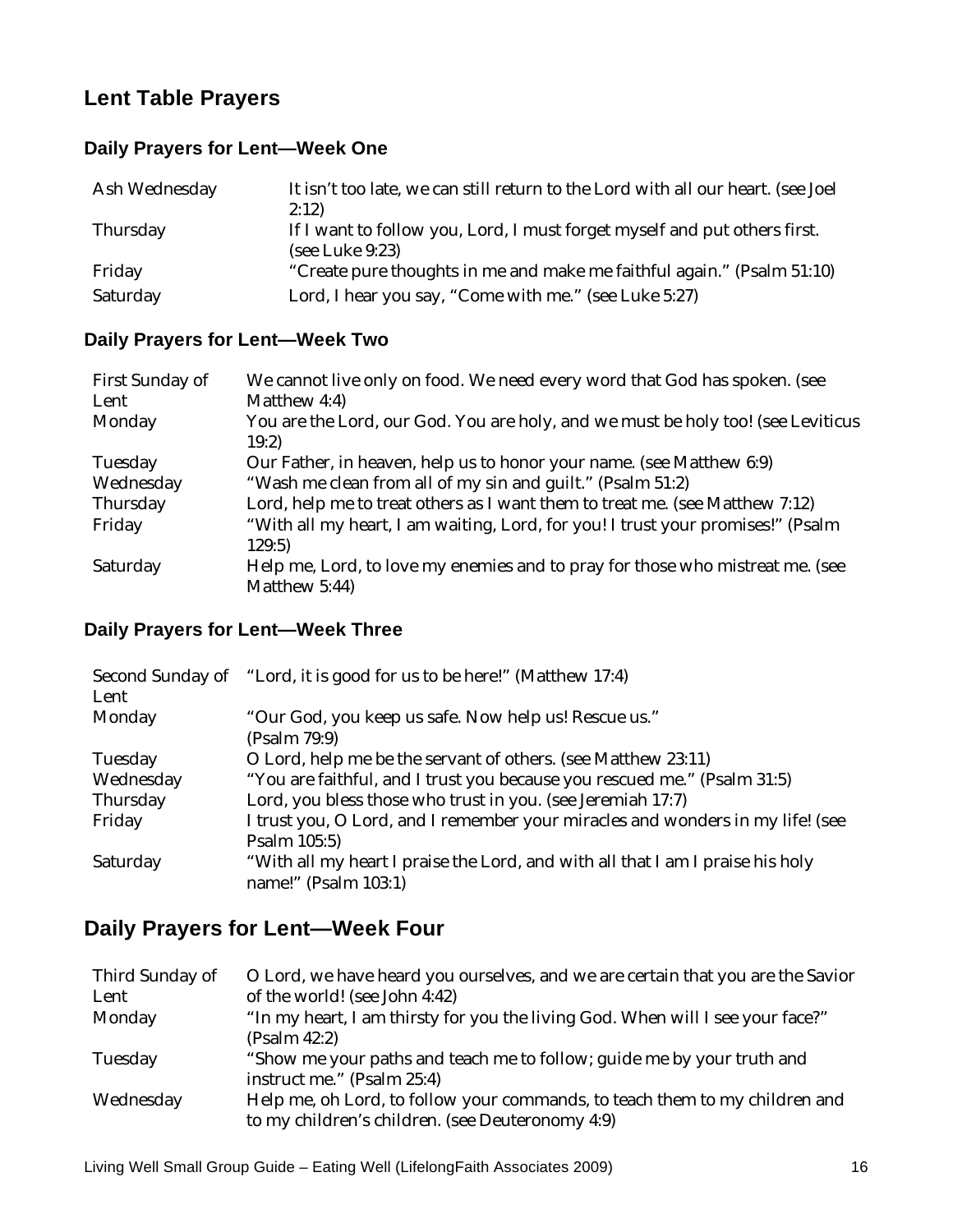| Thursday                      | We worship the Lord with thankful hearts and songs of praise. (see Psalm 95:2)   |
|-------------------------------|----------------------------------------------------------------------------------|
| Friday                        | Lord, that I may love you with all my heart, soul, mind, and strength. (see Mark |
|                               | 12:30)                                                                           |
| $C_{\alpha+1}$ $C_{\alpha+1}$ | $\sim$ 0.00 august 1.2)                                                          |

#### Saturday Lord, our prayer is that we may do our best to know you today. (see Hosea 6:3)

### **Daily Prayers for Lent—Week Five**

| Fourth Sunday of<br>Lent | "You, Lord, are my shepherd. I will never be in need." (Psalm 23:1)                                 |
|--------------------------|-----------------------------------------------------------------------------------------------------|
| Monday                   | "I prayed to you, Lord God, and you healed me, saving me from death and the<br>grave." (Psalm 29:2) |
| Tuesday                  | "The Lord all-powerful is with us. The God of Jacob is our fortress." (Psalm<br>46:11)              |
| Wednesday                | Lord, you will never forget me. (see Isaiah 49:15)                                                  |
| Thursday                 | "Remember me, Lord, when you show kindness by saving your people!" (Psalm<br>106:4)                 |
| Friday                   | Lord, you are there to rescue all who are discouraged and have given up hope.<br>(see Psalm 34:18)  |
| Saturday                 | "You, God, are my shield, the protector of everyone whose heart is right."<br>(Psalm 7:10)          |

### **Daily Prayers for Lent—Week Six**

| Fifth Sunday of<br>Lent | Lord, you are the resurrection and the life. (see John 11:25)                              |
|-------------------------|--------------------------------------------------------------------------------------------|
| Monday                  | "Lord, your kindness and love will always be with me each day of my life."<br>(Psalm 23:6) |
| Tuesday                 | Lord, help me to have faith in you for who you are. (see John 8:24)                        |
| Wednesday               | Lord, I pray to know the truth, the truth that will set me free. (see John 8:31)           |
| Thursday                | "The Lord is our God, bringing justice everywhere on earth." (Psalm 105:7)                 |
| Friday                  | "I sing praises to you Lord. You rescue the oppressed from the wicked."                    |
|                         | (Jeremiah 20:13)                                                                           |
| Saturday                | You, O Lord, are our God. We are your people. (see Ezekiel 37:27)                          |

#### **Daily Prayers for Lent—Holy Week**

| You, Lord, have called me for the victory of justice. You have grasped me by the |
|----------------------------------------------------------------------------------|
|                                                                                  |
|                                                                                  |
|                                                                                  |
|                                                                                  |
|                                                                                  |
|                                                                                  |
|                                                                                  |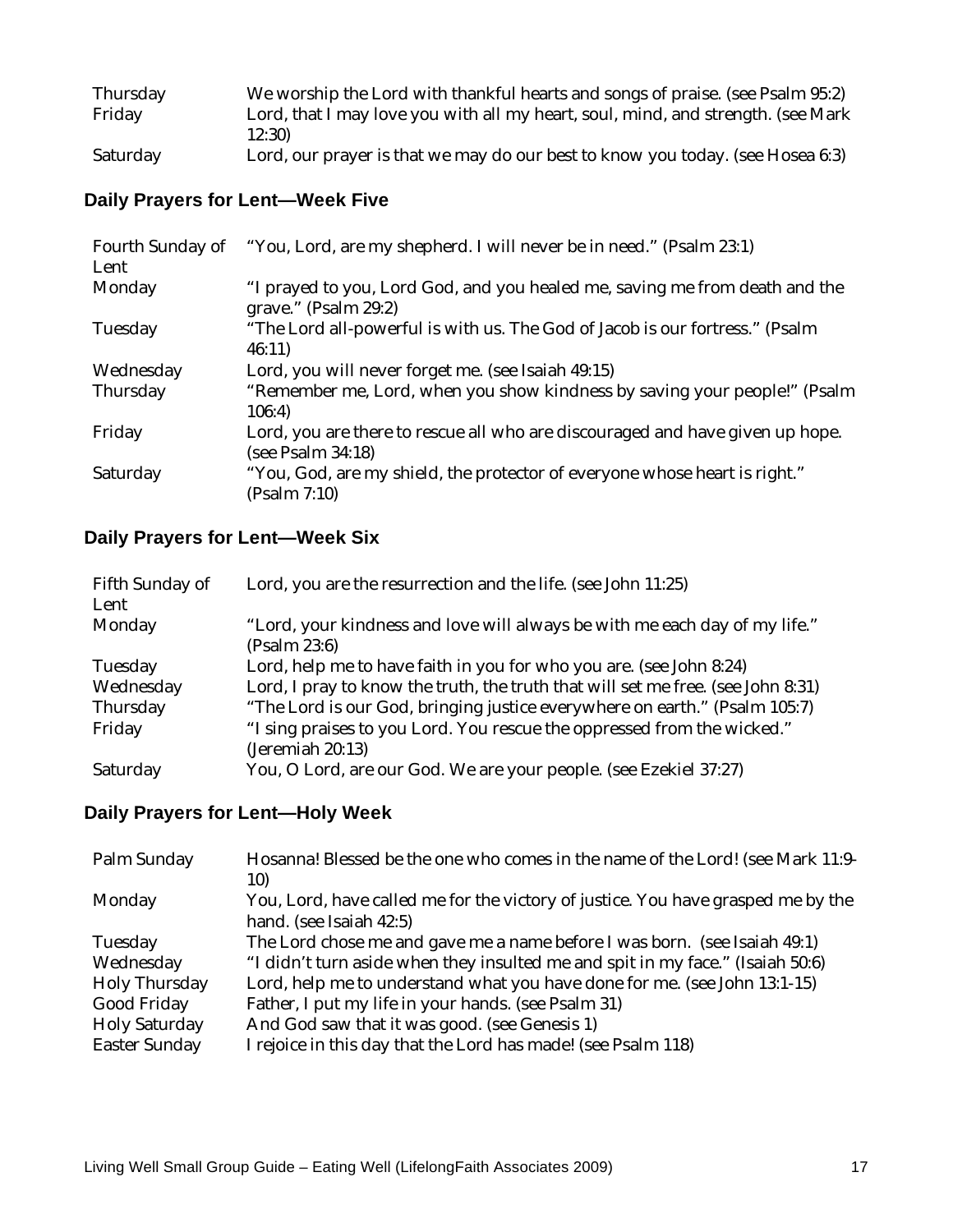## **Table Prayers for the Easter Season**

#### **Easter**

| Leader | We bless ourselves with the sign of our faith.                                     |
|--------|------------------------------------------------------------------------------------|
| All    | In the name of the Father, and of the Son, and of the Holy Spirit.                 |
|        | A family member lights the candle.                                                 |
| All    | Dying you destroyed our death. Rising you restored our life.                       |
|        | Lord Jesus, come to this home so that we may continue to grow in our love for each |
|        | other.                                                                             |

#### **First Week of Easter**

Reader "Praise God, the Father of our Lord Jesus Christ. God is so good, and by raising Jesus from death, he has given us new life and a hope that lives on." (1Peter 1:3) Leader Glorious God, the darkness of Lent is over, and the light of Easter shines on us. We praise you because you have shown us your power in the resurrection. We rejoice in you because you have refreshed us in the waters of baptism. We glorify you because you have given us hope for eternal life. We love you because you have loved us.

Blessing over

the Food Loving God, bless those who gather around this table. Help us to spread the light of your son, Jesus, to those who are hungry today. Amen.

#### **Second Week of Easter**

Reader You are my Lord and my God!" (John 20:28)

Leader Reassuring God, When we hear about the Resurrection, we are like the disciples. We believe. But when we feel pain and when we see suffering, we are like Thomas. We have doubts, we wonder where you are. Give new life to our faith. Help this family to trust in you. Help us to hear those who give witness to your love. Help us to believe in the Resurrection and become your presence for others.

Blessing over

the Food Loving God, bless those who gather around this table. Help us to reach out to the pain and suffering we see around us. Amen.

# **Third Week of Easter**

After Jesus sat down to eat, he took some bread. He blessed it and broke it. Then he gave it to them. At once they knew who he was, but he disappeared." (Luke 24:30-31) Leader Dear God, the disciples did not recognize Jesus when they walked with him. How could they be so blind? They knew him. They had seen him with their own eyes. Sometimes I am blind. I know Jesus, but I fail to see him. Help me to see with the eyes of faith. Help me to recognize Jesus in my friends, my family, my co-workers.

Blessing over

the Food Loving God, bless us that we may recognize you. Bless too, this food that it may nourish us to recognize you in the stranger, in the lonely, in the forgotten. May we reach out to them in love and service. Amen.

# **Fourth Week of Easter**

"I came so that everyone would have life, and have it in its fullest." (John 10:10) Leader Dear Jesus, you are the gate and you are the shepherd. What does that mean? It means that we come to new life through you. You are the one that we must follow. Find us when we are lost. Help us to hear your voice and to follow you. Help us to understand how much you love us. Bring us to new life.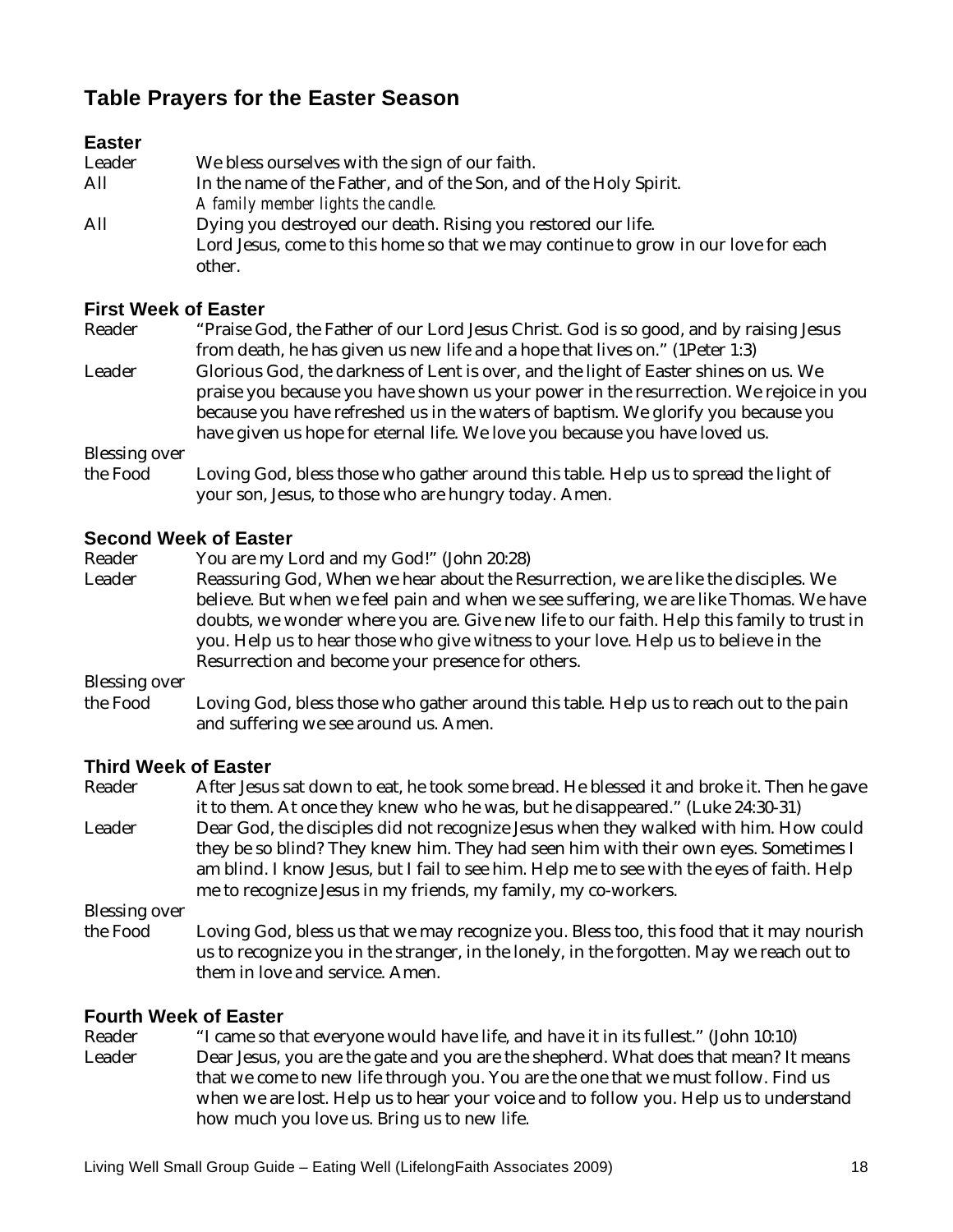#### Blessing over

the Food Wondrous God, you guide us always in the ways of love. You gently care for us and encourage us to follow your son, Jesus. Bless those who gather around our table. Help each one of us hear your voice and follow you. Help us too, to hear your voice in the hungry people of our community and world, and to reach out to them in love and service. Bring us all to new life. Amen.

#### **Fifth Week of Easter**

- Reader "Have faith in me when I say that the Father is one with me and that I am one with the Father. Or else have faith in me simply because of the things I do. I tell you for certain that if you have faith in me, you will do the same things that I am doing." (John 14:11-12)
- Leader Dear Jesus, you tell us that you are "the way, the truth, and the life." Help us to choose the roads in our lives that will lead to you. Help us to pursue truthfulness, help us to do all that is life-giving. Bless our faith in you. Oh, how we want to do as you do!

Blessing over

the Food Dear Jesus, you say that if we have faith in you we will do the same things that you do. You forgave, you reached out to the lonely, the poor, the forgotten, the hungry. You brought peace to people's lives. Bless us that we too may do as you do. Bless this food that it strengthen us to be your presence in the world. Amen.

# **Sixth Week of Easter**<br>Reader *"If you low*

- "If you love me, you will do as I command. Then I will ask the Father to send you the Holy Spirit who will help you and always be with you. The Spirit will show you what is true." (John 14:15-17)
- Leader Dear Jesus, you prepared the disciples for the day you would leave. You promised to send them a helper. All you asked of them was that they remain faithful to you. All you ask of us is to remain faithful to you. Help us to understand all of what that means. Help us to be faithful in our work and our play. Help us to be faithful when we are with others and when we are alone. Let us never doubt your love for us.

Blessing over

the Food Holy God, your Spirit brings light to our world. Your Spirit renews and energizes us to carry on the work of your son in our family, in our neighborhood and in our world. Bless us as we gather to share food and companionship. Bless us for the work we continue to do in our faithfulness to your Son, Jesus. Amen.

# **Seventh Week of Easter**<br>Reader *C* "Eternal life is

- "Eternal life is to know you, the one true God, and to know Jesus Christ, the one you sent." (John 17:3) Leader Dear Jesus, you are one with your Father, and you tell us that we are one in you and the
- Father. You point us to the type of relationship we are to have with each other—"then they will be one with each other, just as you and I are one." Help us to bring glory to you by the life our family lives, together.

Blessing over

the Food Loving Lord, we belong to you. Bless our efforts to be a family of faith, bless our efforts to love as you love. Bless this food to strengthen us to live as one. Amen.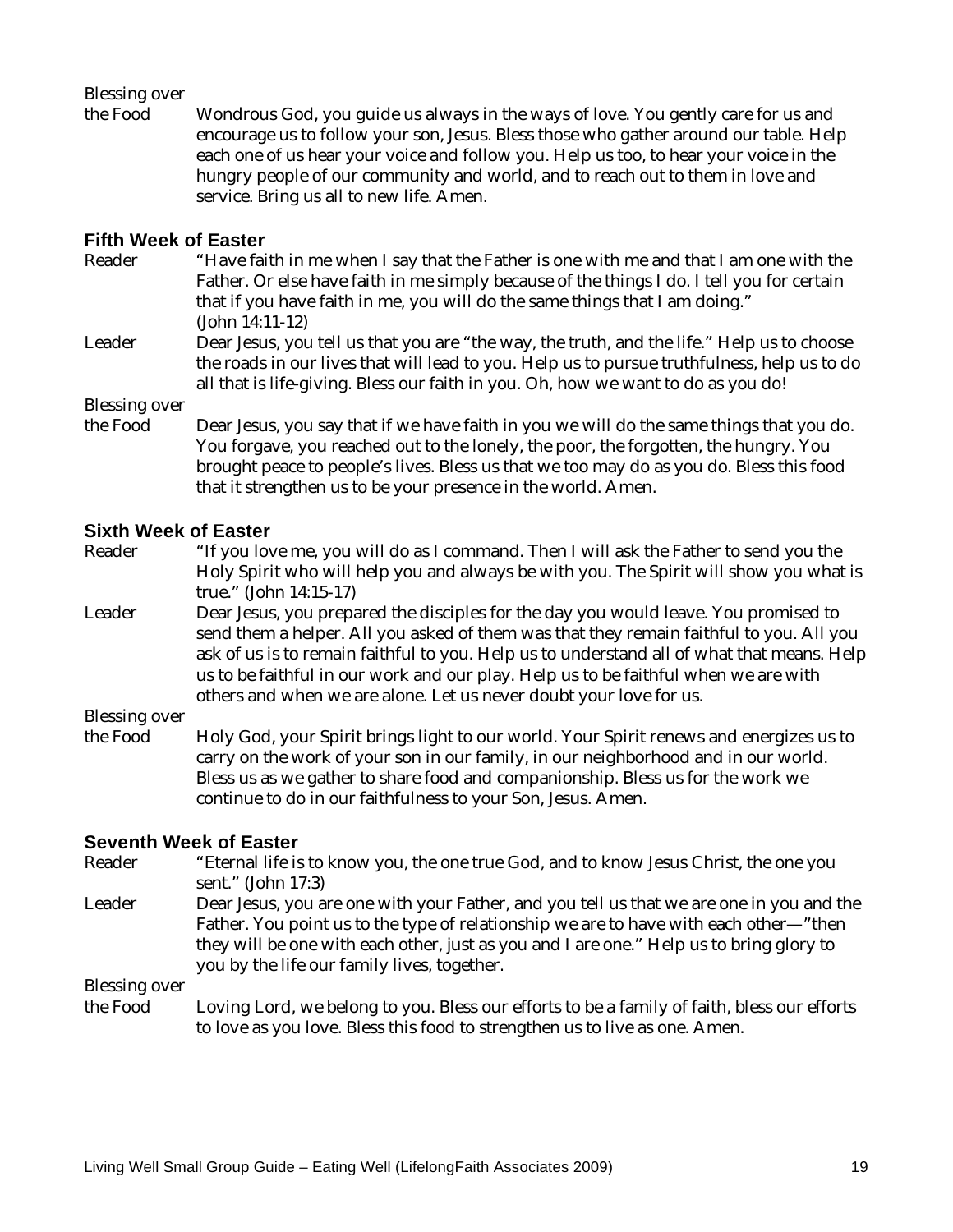#### **Week of Pentecost Sunday**

| Reader        | "On the day of Pentecost all the Lord's followers were together in one place. Suddenly    |
|---------------|-------------------------------------------------------------------------------------------|
|               | there was a noise from heaven like the sound of a mighty wind! It filled the house where  |
|               | they were meeting." (Acts 2:1-2)                                                          |
| Leader        | Dear God, you promised to send the world a savior, and you sent Jesus. Jesus promised     |
|               | to send the disciples a helper, and he sent the Holy Spirit. The Holy Spirit continues to |
|               | be with us today. Thank you for keeping your promises. Help us to keep our promise to     |
|               | be faithful to you. Let us be open to the work of the Holy Spirit working within us. Help |
|               | us to recognize our gifts and to use them to serve you.                                   |
| Blessing over |                                                                                           |
| the $End$     | Came Haly Spirit and kindle in us the fire of your love Haly Cad send the blossing of     |

the Food Come, Holy Spirit, and kindle in us the fire of your love. Holy God, send the blessing of your Spirit upon us as we break bread together. Strengthen and empower us to go forth from this table ready to praise and serve your Son, Jesus. Amen.

## **Table Prayers for the Summer Season**

Lord, behold our family here assembled. We thank you for this place in which we dwell, For the love that unites us, For the peace accorded us this day, For the hope with which we expect the morrow; For the health, the work, the food and the bright skies That make our lives delightful; For our friends in all parts of the earth. Amen.

Bless our heart, O Lord That in the breaking of the bread We may hear the song of the universe. Amen.

## **Table Prayers for Fall**

In peace, let us pray to the Lord.

Holy and awesome God, you bless us continuously with your goodness—and we are thankful. In a few moments of silence, let us each be mindful of all we have for which to give thanks: friends,

food, hopes, health and happy memories.

*(A moment of silence)*  Thus in giving thanks, our family is blessed. Amen.

In peace, let us pray to the Lord.

Holy and awesome God, you bless us continuously with your goodness—and we are thankful. Let us each be mindful of all we have for which to give thanks: friends, food, hopes, health and happy memories. Each of us now shares one thing for which we are particularly thankful today.

*(Family members share that for which they are thankful.)*  Thus in giving thanks, our family is blessed. Amen.